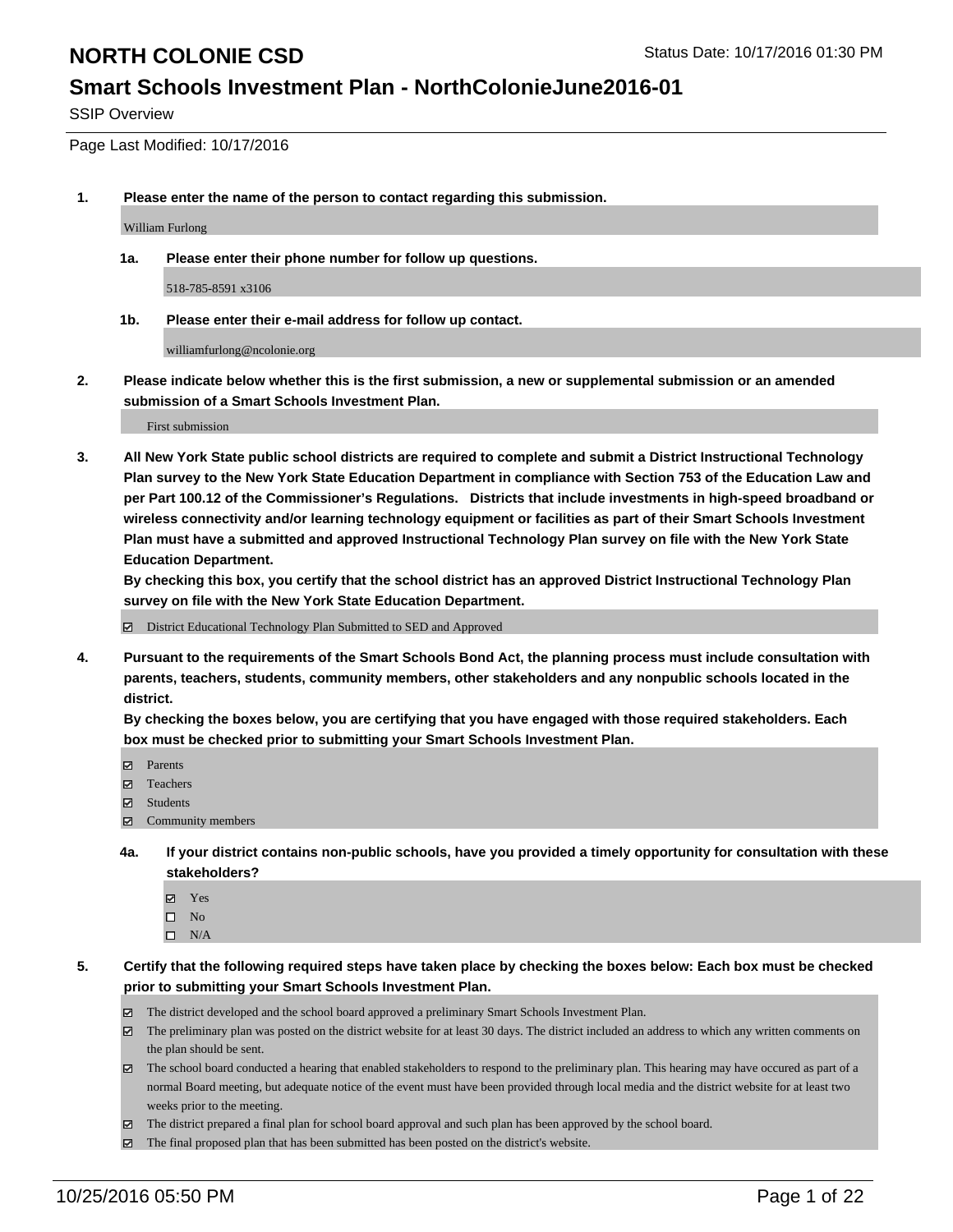### **Smart Schools Investment Plan - NorthColonieJune2016-01**

SSIP Overview

Page Last Modified: 10/17/2016

**5a. Please upload the proposed Smart Schools Investment Plan (SSIP) that was posted on the district's website, along with any supporting materials. Note that this should be different than your recently submitted Educational Technology Survey. The Final SSIP, as approved by the School Board, should also be posted on the website and remain there during the course of the projects contained therein.**

SmartSchoolsBondAct-FinalSSIP.pptx

**6. Please enter an estimate of the total number of students and staff that will benefit from this Smart Schools Investment Plan based on the cumulative projects submitted to date.**

6,912

- **7. An LEA/School District may partner with one or more other LEA/School Districts to form a consortium to pool Smart Schools Bond Act funds for a project that meets all other Smart School Bond Act requirements. Each school district participating in the consortium will need to file an approved Smart Schools Investment Plan for the project and submit a signed Memorandum of Understanding that sets forth the details of the consortium including the roles of each respective district.**
	- $\Box$  The district plans to participate in a consortium to partner with other school district(s) to implement a Smart Schools project.
- **8. Please enter the name and 6-digit SED Code for each LEA/School District participating in the Consortium.**

| Partner LEA/District | <b>ISED BEDS Code</b> |
|----------------------|-----------------------|
| (No Response)        | (No Response)         |

**9. Please upload a signed Memorandum of Understanding with all of the participating Consortium partners.**

(No Response)

#### **10. Your district's Smart Schools Bond Act Allocation is:**

\$1,838,380

**11. Enter the budget sub-allocations by category that you are submitting for approval at this time. If you are not budgeting SSBA funds for a category, please enter 0 (zero.) If the value entered is \$0, you will not be required to complete that survey question.**

|                                       | Sub-<br>Allocations |
|---------------------------------------|---------------------|
| <b>School Connectivity</b>            | 477,703             |
| Connectivity Projects for Communities | $\Omega$            |
| <b>Classroom Technology</b>           | 358,211             |
| Pre-Kindergarten Classrooms           | $\Omega$            |
| Replace Transportable Classrooms      | 0                   |
| High-Tech Security Features           | $\Omega$            |
| Totals:                               | 835,914             |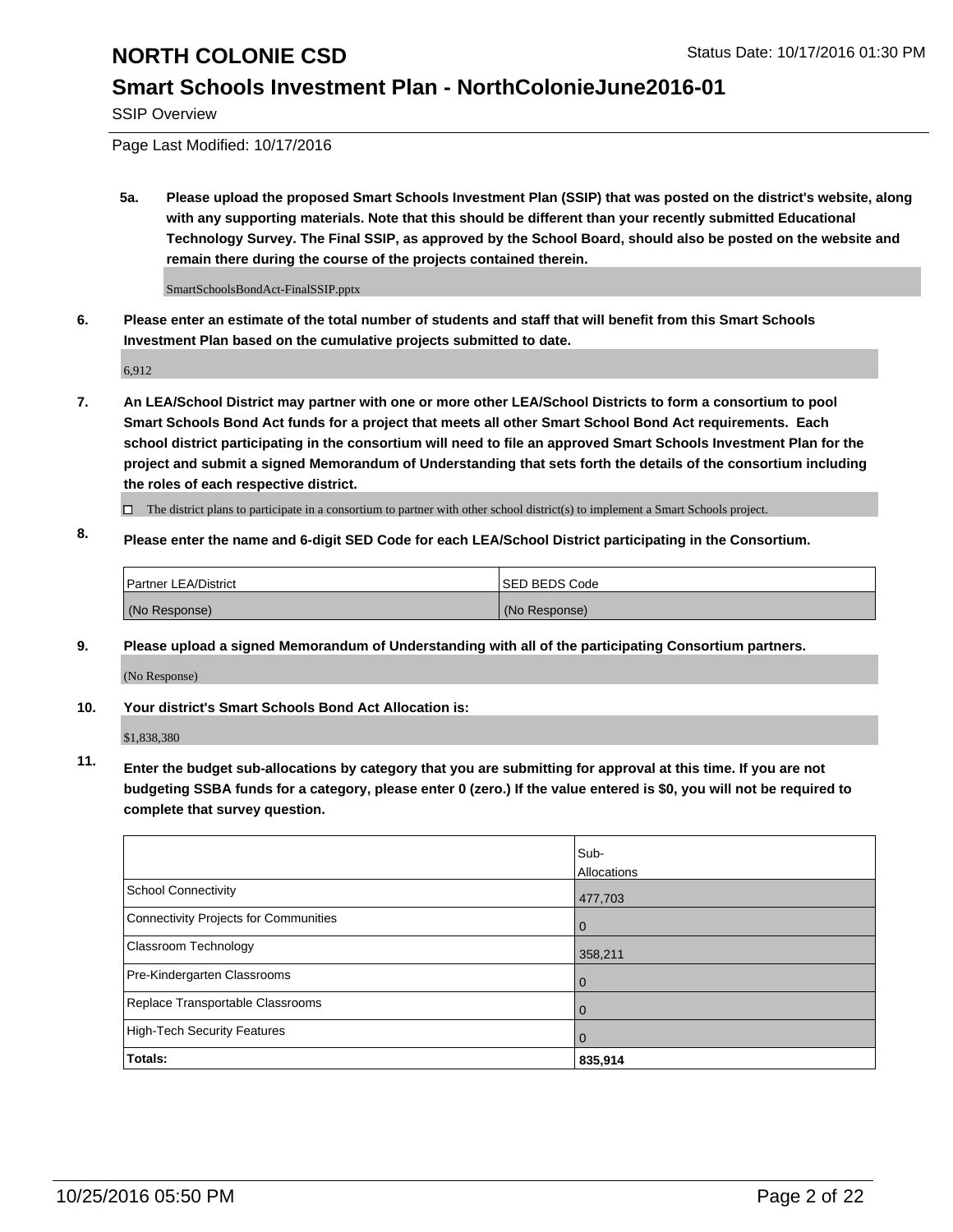### **Smart Schools Investment Plan - NorthColonieJune2016-01**

School Connectivity

Page Last Modified: 10/14/2016

- **1. In order for students and faculty to receive the maximum benefit from the technology made available under the Smart Schools Bond Act, their school buildings must possess sufficient connectivity infrastructure to ensure that devices can be used during the school day. Smart Schools Investment Plans must demonstrate that:**
	- **sufficient infrastructure that meets the Federal Communications Commission's 100 Mbps per 1,000 students standard currently exists in the buildings where new devices will be deployed, or**
	- **is a planned use of a portion of Smart Schools Bond Act funds, or**
	- **is under development through another funding source.**

**Smart Schools Bond Act funds used for technology infrastructure or classroom technology investments must increase the number of school buildings that meet or exceed the minimum speed standard of 100 Mbps per 1,000 students and staff within 12 months. This standard may be met on either a contracted 24/7 firm service or a "burstable" capability. If the standard is met under the burstable criteria, it must be:**

**1. Specifically codified in a service contract with a provider, and**

**2. Guaranteed to be available to all students and devices as needed, particularly during periods of high demand, such as computer-based testing (CBT) periods.**

### **Please describe how your district already meets or is planning to meet this standard within 12 months of plan submission.**

The district already meets the requirement for 100 Mbps per 1000 students. We currently have a 1000Mbps connection to the internet for 5500 students with options to increase it to 2,5,or 10Gbps in the future. The bandwidth between our buildings and network closets is currently at 1 to 10 Gbps (depending on location). All off-campus locations have recently been upgraded to 10Gbps. The planned SSBA connectivity upgrades will increase the speed between our on campus buildings and all network closets to 10Gbps. We currently have WiFi coverage in all of our buildings, but we would like to increase the capacity/density of the coverage. We plan to provide an access point in every classroom with this upgrade.

- **1a. If a district believes that it will be impossible to meet this standard within 12 months, it may apply for a waiver of this requirement, as described on the Smart Schools website. The waiver must be filed and approved by SED prior to submitting this survey.**
	- $\Box$  By checking this box, you are certifying that the school district has an approved waiver of this requirement on file with the New York State Education Department.

### **2. Connectivity Speed Calculator (Required)**

|                         | Number of<br>Students | Multiply by<br>100 Kbps | Divide by 1000 Current Speed<br>to Convert to<br>Required<br>Speed in Mb | lin Mb | Expected<br>Speed to be<br>Attained Within   Required<br>12 Months | Expected Date<br><b>When</b><br>Speed Will be<br><b>Met</b> |
|-------------------------|-----------------------|-------------------------|--------------------------------------------------------------------------|--------|--------------------------------------------------------------------|-------------------------------------------------------------|
| <b>Calculated Speed</b> | 5.500                 | 550,000                 | 550                                                                      | 1000   | 1000                                                               | <b>Already Met</b>                                          |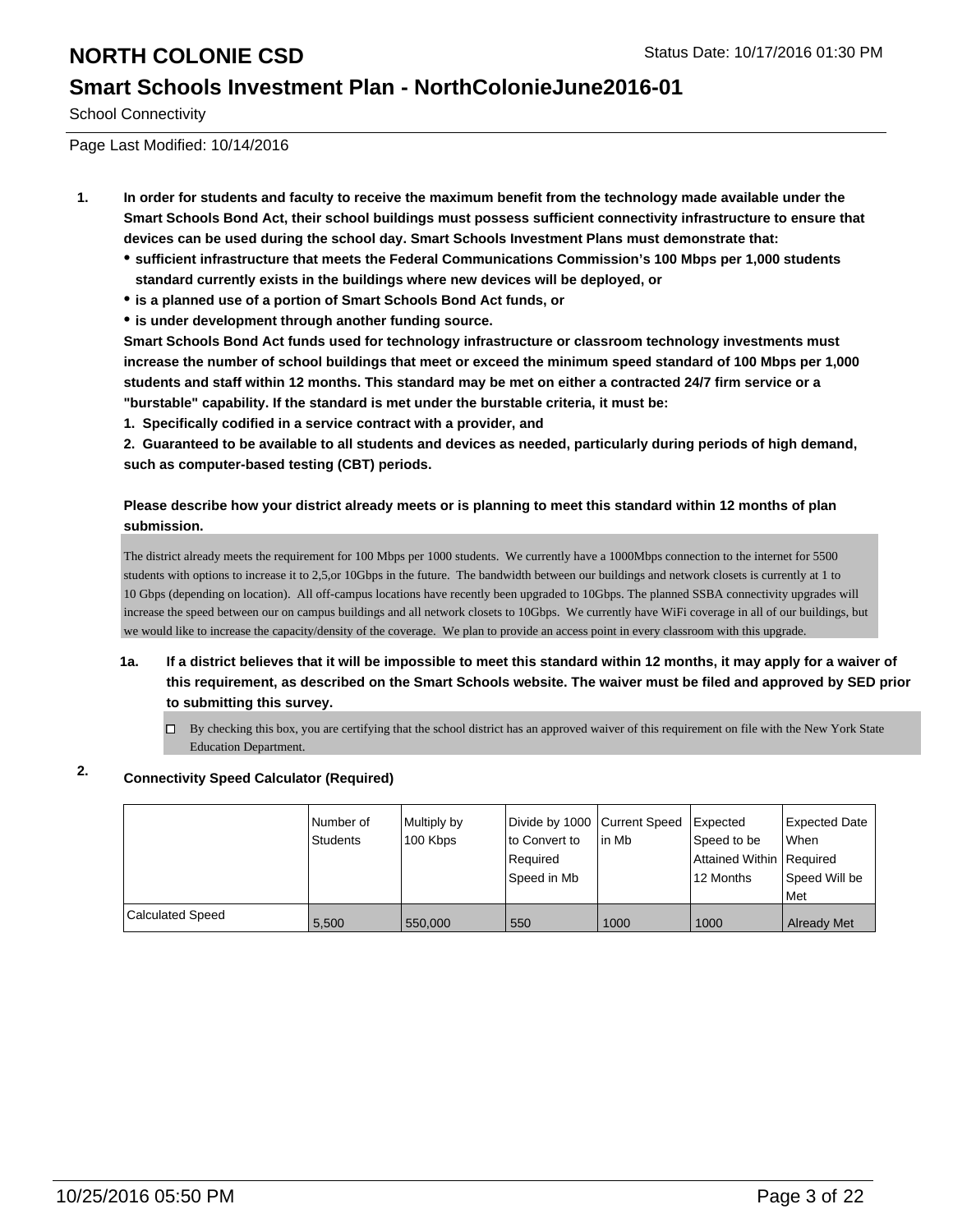### **Smart Schools Investment Plan - NorthColonieJune2016-01**

School Connectivity

### Page Last Modified: 10/14/2016

### **3. Describe how you intend to use Smart Schools Bond Act funds for high-speed broadband and/or wireless connectivity projects in school buildings.**

#### Connectivity Projects

- 1. 210 Access points Add additional wifi capacity to all classrooms in all schools (at least one access point in every classroom)
- 2. Switches, Cabling, and SFPs Bring 1Gbps speed to every wired port on the network
- 3. Interior Fiber replace the interior fiber connections between network closets to increase bandwidth from 1Gbps to 10Gbps
- 4. Outdoor Fiber replace fiber between buildings on campus to increase bandwidth from 1 Gbps to 10 Gbps
- 5. Outdoor Fiber to the Athletic Stadium to provide wifi access for surrounding track and fields to be used for heart rate monitors used in PE classes. It will also provide exterior wifi access for science classes using Chromebooks.
- 6. New Firewall/Web Filter to handle the increased volume of traffic from new devices
- 7. Servers, UPS, and Racks to provide adequate Authentication and management support for connections using WiFi and racks and UPS units to support new connections and switches

The district plans to use eRate funding for 40% of the purchase price for a majority of the connectivity project items. Items using eRate funding will have the word "eRate" followed by the eRate application year in the line item description, and the line item price will already reflect the 40% discount. Please note that similar items from different eRate year applications may have different prices based on the quotes that were filed for eRate that year. Please also note that we have already filed for an extension to purchase items from the 2015-16 eRate year after Septemeber of 2016, because we are concerned that the SSIP will not be approved in time.

### **4. Describe the linkage between the district's District Instructional Technology Plan and the proposed projects. (There should be a link between your response to this question and your response to Question 1 in Part E. Curriculum and Instruction "What are the district's plans to use digital connectivity and technology to improve teaching and learning?)**

All plans for the use of technology to improve teaching and learning rely heavily on having a solid network infrastructure in place. The resources and equipment that our teachers currently use and plan to use are becoming more and more dependent on a reliable connection to the internet. Our future plans include the use of Chromebooks which need constant connection to the WiFi network to operate. Our plans also include the use of the Google Apps for Education platform including Read & Write and Google Classroom and many other cloud-based applications which all require access to the internet. Therefore, we feel that one of the most important investments we can make for our future is a fast, reliable network that allows students, staff, and community members to collaborate in the digital world.

### **5. If the district wishes to have students and staff access the Internet from wireless devices within the school building, or in close proximity to it, it must first ensure that it has a robust Wi-Fi network in place that has sufficient bandwidth to meet user demand.**

#### **Please describe how you have quantified this demand and how you plan to meet this demand.**

The district already has WiFi coverage in all of its buildings, but additional capacity is needed in places where full carts of Chromebooks and Laptops will be used. We currently have 297 access points (Cisco 2600 & 2700) that are controlled by two redundant Cisco 5800 wireless controllers. The WiFi system is managed by Cisco Prime. The district has planned to add an additional 210 access points to our existing system to handle the additional capacity needed in the future. The additional access points will allow us to put at least one in every classroom. Larger areas like libraries and auditoriums, will have multiple access points. We are also increasing the bandwidth of the backbone of the network to 10Gbps and the internet connection to 1Gbps in order to handle the increased WiFi traffic. We also are upgrading our firewall/web filter to handle the increased traffic levels.

### **6. As indicated on Page 5 of the guidance, the Office of Facilities Planning will have to conduct a preliminary review of all capital projects, including connectivity projects.**

**Please indicate on a separate row each project number given to you by the Office of Facilities Planning.**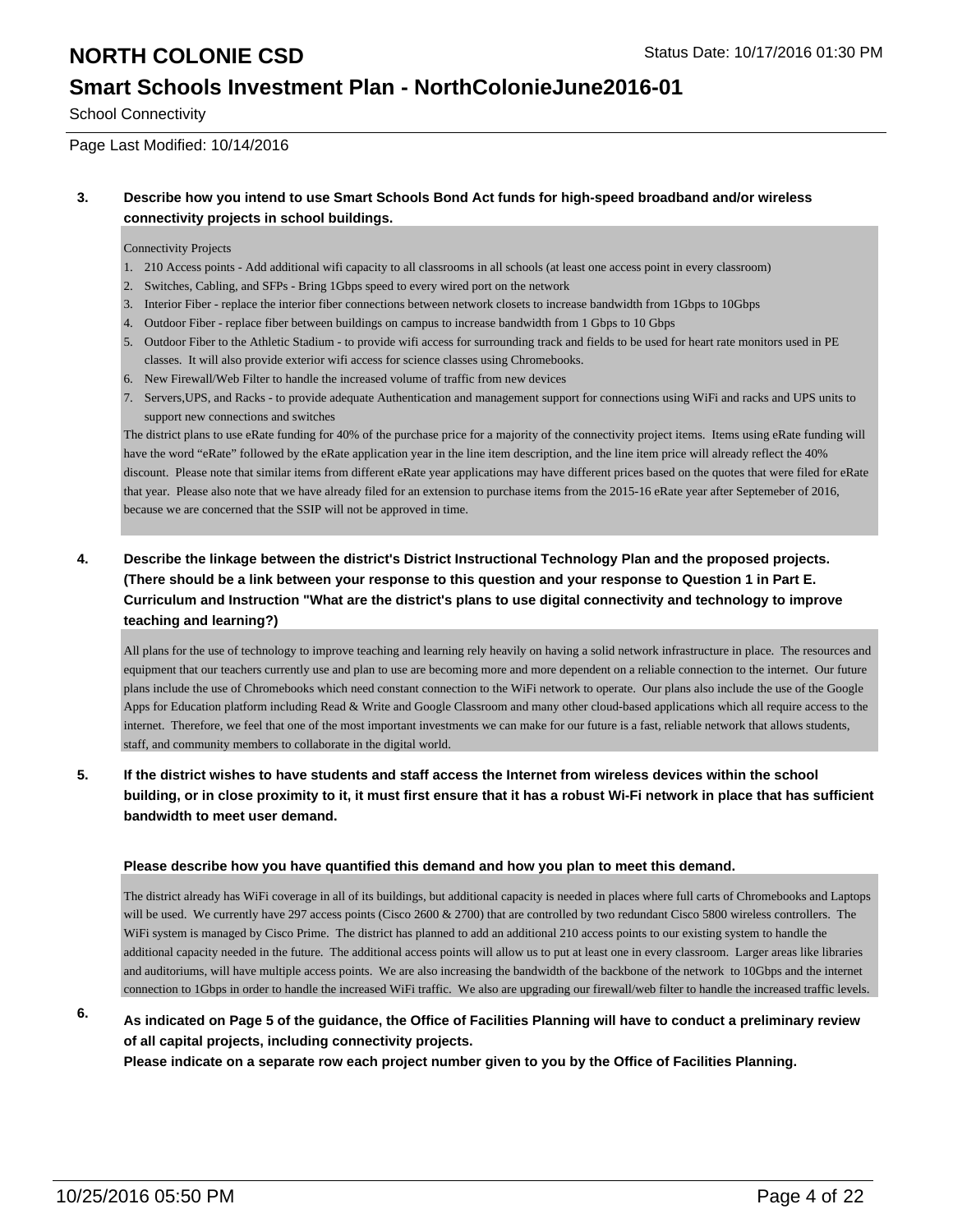### **Smart Schools Investment Plan - NorthColonieJune2016-01**

School Connectivity

Page Last Modified: 10/14/2016

| <b>Project Number</b> |  |
|-----------------------|--|
| 01-06-23-06-7-999-BA1 |  |
| 01-06-23-06-0-009-007 |  |

**7. Certain high-tech security and connectivity infrastructure projects may be eligible for an expedited review process as determined by the Office of Facilities Planning.**

**Was your project deemed eligible for streamlined review?**

Yes

**7a. Districts that choose the Streamlined Review Process will be required to certify that they have reviewed all installations with their licensed architect or engineer of record and provide that person's name and license number. The licensed professional must review the products and proposed method of installation prior to implementation and review the work during and after completion in order to affirm that the work was codecompliant, if requested.**

■ I certify that I have reviewed all installations with a licensed architect or engineer of record.

**8. Include the name and license number of the architect or engineer of record.**

| Name |                 | License Number |
|------|-----------------|----------------|
|      | Eric J. Sheffer | 8621           |

**9. If you are submitting an allocation for School Connectivity complete this table. Note that the calculated Total at the bottom of the table must equal the Total allocation for this category that you entered in the SSIP Overview overall budget.** 

|                                            | Sub-<br>Allocation |
|--------------------------------------------|--------------------|
| Network/Access Costs                       | 307,982            |
| <b>Outside Plant Costs</b>                 | 51,900             |
| School Internal Connections and Components | 113,261            |
| Professional Services                      | 4,560              |
| Testing                                    | 0                  |
| Other Upfront Costs                        | 0                  |
| <b>Other Costs</b>                         | 0                  |
| Totals:                                    | 477,703            |

**10. Please detail the type, quantity, per unit cost and total cost of the eligible items under each sub-category. This is especially important for any expenditures listed under the "Other" category. All expenditures must be eligible for tax-exempt financing to be reimbursed through the SSBA. Sufficient detail must be provided so that we can verify this is the case. If you have any questions, please contact us directly through smartschools@nysed.gov. NOTE: Wireless Access Points should be included in this category, not under Classroom Educational Technology, except those that will be loaned/purchased for nonpublic schools.**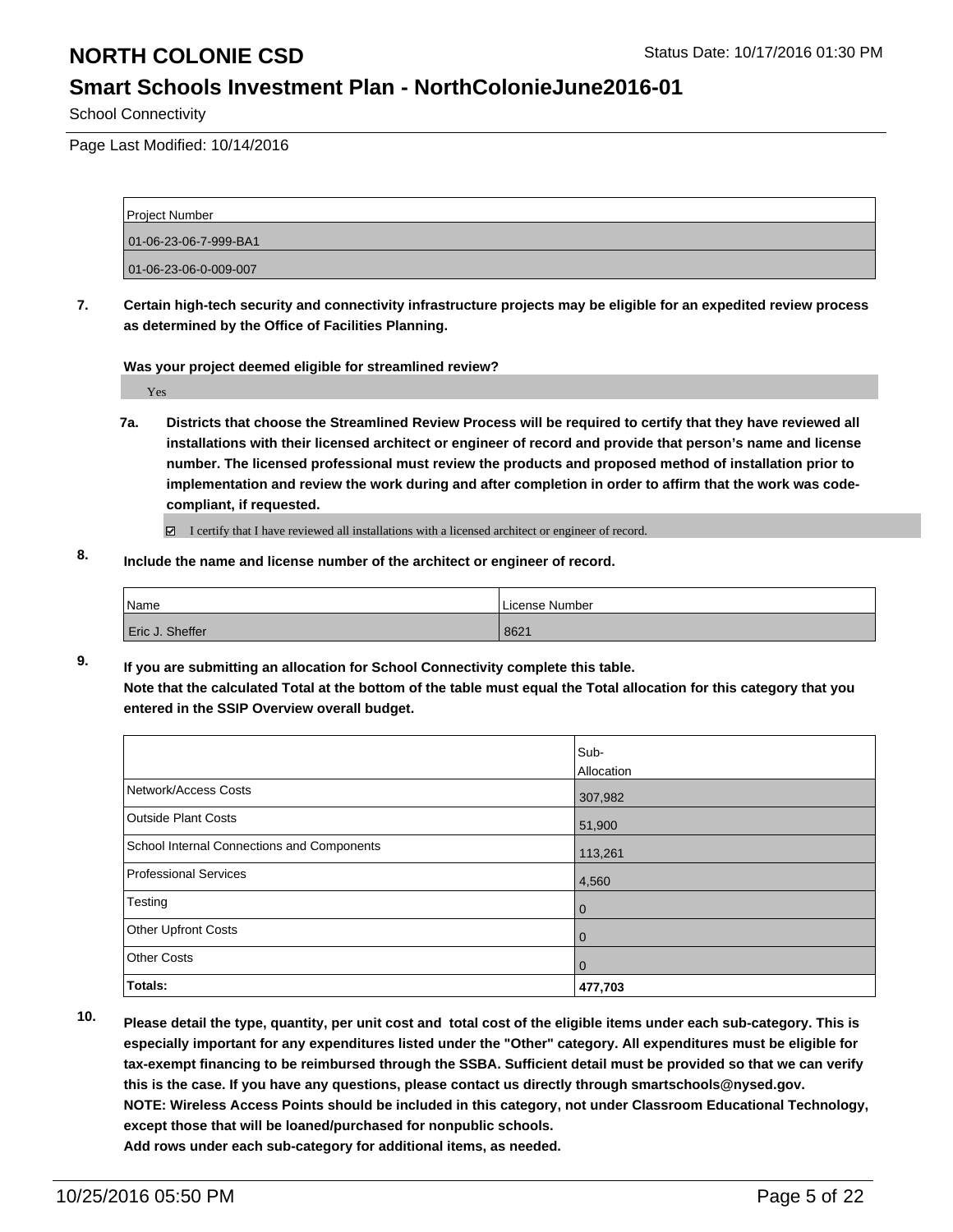# **Smart Schools Investment Plan - NorthColonieJune2016-01**

School Connectivity

| Select the allowable expenditure<br>type.      | Item to be purchased                                           | Quantity       | Cost per Item | Total Cost |
|------------------------------------------------|----------------------------------------------------------------|----------------|---------------|------------|
| Repeat to add another item under<br>each type. |                                                                |                |               |            |
| Network/Access Costs                           | <b>Barracuda Firewall</b><br>BNGF900R/BNGF900                  | $\mathbf{1}$   | 60,440        | 60,440     |
| <b>Professional Services</b>                   | Firewall Installation and Configuration,<br>and Setup per hour | 24             | 190           | 4,560      |
| <b>Network/Access Costs</b>                    | L-LIC-CT5508-100A (Adder licence for<br>5508) Access Point     | $\overline{2}$ | 14,623        | 29,246     |
| <b>Network/Access Costs</b>                    | AIR-AP2802I-B-K9 (access point)<br><b>ERATE 2017</b>           | 90             | 327           | 29,430     |
| <b>Network/Access Costs</b>                    | AIR-AP2802E-B-K9 (access point)<br><b>ERATE 2017</b>           | 10             | 352           | 3,520      |
| <b>Network/Access Costs</b>                    | AIR-ANT2524DW-R (antenna)ERATE<br>2017                         | 28             | 10            | 280        |
| <b>Network/Access Costs</b>                    | Cisco Patch anntenna ERATE 2017                                | 3              | 227           | 681        |
| <b>Network/Access Costs</b>                    | Cisco Patch anntenna ERATE 2017                                | 3              | 378           | 1,134      |
| <b>Network/Access Costs</b>                    | HP 2530-8G-PoE+ Switch ERATE<br>2017                           | $\mathbf{1}$   | 165           | 165        |
| <b>Network/Access Costs</b>                    | HP 5130-24G-SFP-4SFP+ EI Switch<br><b>ERATE 2017</b>           | 2              | 1,008         | 2,016      |
| Network/Access Costs                           | HP 5900AF-48XG-4QSFP+ Switch                                   | $\mathbf{1}$   | 17,040        | 17,040     |
| <b>Network/Access Costs</b>                    | HP A58x0AF 650W AC Power Supply                                | $\overline{2}$ | 315           | 630        |
| <b>Network/Access Costs</b>                    | HP 58x0AF Frt(ports)-Bck(pwr) Fan<br>Tray                      | 2              | 76            | 152        |
| Network/Access Costs                           | HP 5130-48G-PoE+-2SFP+-2XGT<br>(370W) El Switch ERATE 2017     | $\mathbf{1}$   | 1,333         | 1,333      |
| <b>Network/Access Costs</b>                    | HP 5130-48G-PoE+-4SFP+ (370W) EI<br>Switch ERATE 2017          | 12             | 1,290         | 15,480     |
| <b>Network/Access Costs</b>                    | HP X130 10G SFP+ LC LR<br>Transceiver ERATE 2017               | 16             | 708           | 11,328     |
| <b>Network/Access Costs</b>                    | HP X240 10G SFP+ SFP+ 5m DAC<br>Cable ERATE 2017               | $\overline{4}$ | 76            | 304        |
| Network/Access Costs                           | <b>HP X130 10G SFP+ LC SR</b><br>Transceiver ERATE 2017        | $\overline{2}$ | 345           | 690        |
| Network/Access Costs                           | HP X240 10G SFP+ SFP+ 3m DAC<br>Cable ERATE 2017               | 3              | 68            | 204        |
| <b>Network/Access Costs</b>                    | HP 5500 150WAC Power Supply<br><b>ERATE 2017</b>               | 4              | 104           | 416        |
| <b>Connections/Components</b>                  | APC SMARTUPS SMX2000LVNC                                       | 7              | 708           | 4,956      |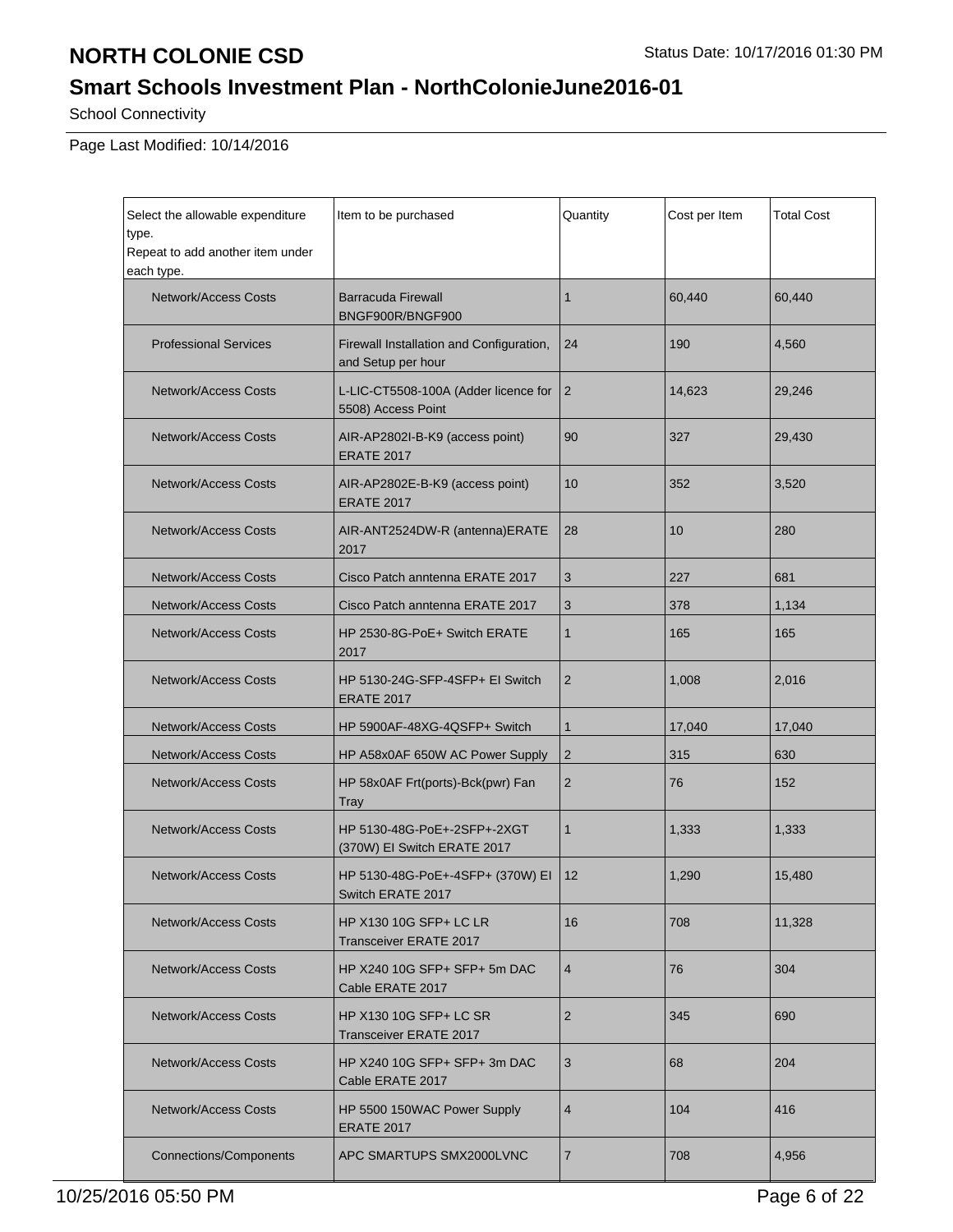# **Smart Schools Investment Plan - NorthColonieJune2016-01**

School Connectivity

|                               | <b>ERATE 2017</b>                                           |                |        |        |
|-------------------------------|-------------------------------------------------------------|----------------|--------|--------|
| <b>Connections/Components</b> | APC SMART-UPS EXT BATT PK<br><b>SMX120BP ERATE 2017</b>     | $\mathbf{1}$   | 341    | 341    |
| <b>Connections/Components</b> | CPI 45U network rack ERATE 2017                             | 3              | 270    | 810    |
| <b>Connections/Components</b> | CPI 2 post rack ERATE 2017                                  | $\overline{2}$ | 74     | 148    |
| <b>Connections/Components</b> | CPI rack 10in cable management<br><b>ERATE 2017</b>         | $\mathbf 1$    | 194    | 194    |
| <b>Connections/Components</b> | CPI 11U rack ERATE 2017                                     | $\overline{2}$ | 89     | 178    |
| <b>Connections/Components</b> | Middle Atlantic 8U rack ERATE 2017                          | $\mathbf{1}$   | 78     | 78     |
| <b>Connections/Components</b> | CPI 19U rack ERATE 2017                                     | $\mathbf{1}$   | 99     | 99     |
| <b>Connections/Components</b> | CORNING CCH-01U fiber encloser<br><b>ERATE 2017</b>         | 27             | 107    | 2,889  |
| <b>Connections/Components</b> | CORNING CCH-02U fiber encloser<br><b>ERATE 2017</b>         | 7              | 122    | 854    |
| <b>Connections/Components</b> | CORNING CCH-03U fiber encloser<br><b>ERATE 2017</b>         | $\overline{2}$ | 144    | 288    |
| <b>Connections/Components</b> | CORNING CCH-04U fiber encloser<br><b>ERATE 2017</b>         | 3              | 162    | 486    |
| <b>Connections/Components</b> | Middle Atlantic 6' ladder rack 12pack<br><b>ERATE 2017</b>  | 1              | 362    | 362    |
| <b>Connections/Components</b> | Middle Atlantic 10' ladder rack 12pack<br><b>ERATE 2017</b> | $\mathbf{1}$   | 549    | 549    |
| <b>Connections/Components</b> | Middle Atlantic 3U rack ERATE 2017                          | $\mathbf{1}$   | 37     | 37     |
| <b>Connections/Components</b> | 1 1/4 Interduct 10,000 ft ERATE 2017                        | $\mathbf{1}$   | 4,080  | 4,080  |
| <b>Network/Access Costs</b>   | AIR-AP2802I-B-K9 (access point)<br><b>ERATE 2016</b>        | 67             | 350    | 23,450 |
| <b>Network/Access Costs</b>   | AIR-AP3802I-B-K9 (access point)<br><b>ERATE 2016</b>        | $\mathbf 1$    | 446    | 446    |
| <b>Network/Access Costs</b>   | HP 5130-24G-PoE+-4SFP+ EI Swch<br><b>ERATE 2016</b>         | 7              | 922    | 6,454  |
| <b>Network/Access Costs</b>   | HP 5130-48G-PoE+-4SFP+ EI Swch<br><b>ERATE 2016</b>         | 5              | 1,290  | 6,450  |
| <b>Network/Access Costs</b>   | HP 5130-24G-4SFP+ EI Switch<br><b>ERATE 2016</b>            | 5              | 799    | 3,995  |
| <b>Network/Access Costs</b>   | HP 5130-48G-4SFP+ EI Switch<br><b>ERATE 2016</b>            | 46             | 1,095  | 50,370 |
| <b>Network/Access Costs</b>   | HP X240 10G SFP+ to SFP+ 0.65m<br>DAC Cable ERATE 2016      | 26             | 47     | 1,222  |
| <b>Network/Access Costs</b>   | HP X120 1G SFP LC SX Transceiver<br><b>ERATE 2016</b>       | 8              | 81     | 648    |
| <b>Outside Plant Costs</b>    | Outdoor Fiber from SHS to BC and JH                         | $\mathbf{1}$   | 21,900 | 21,900 |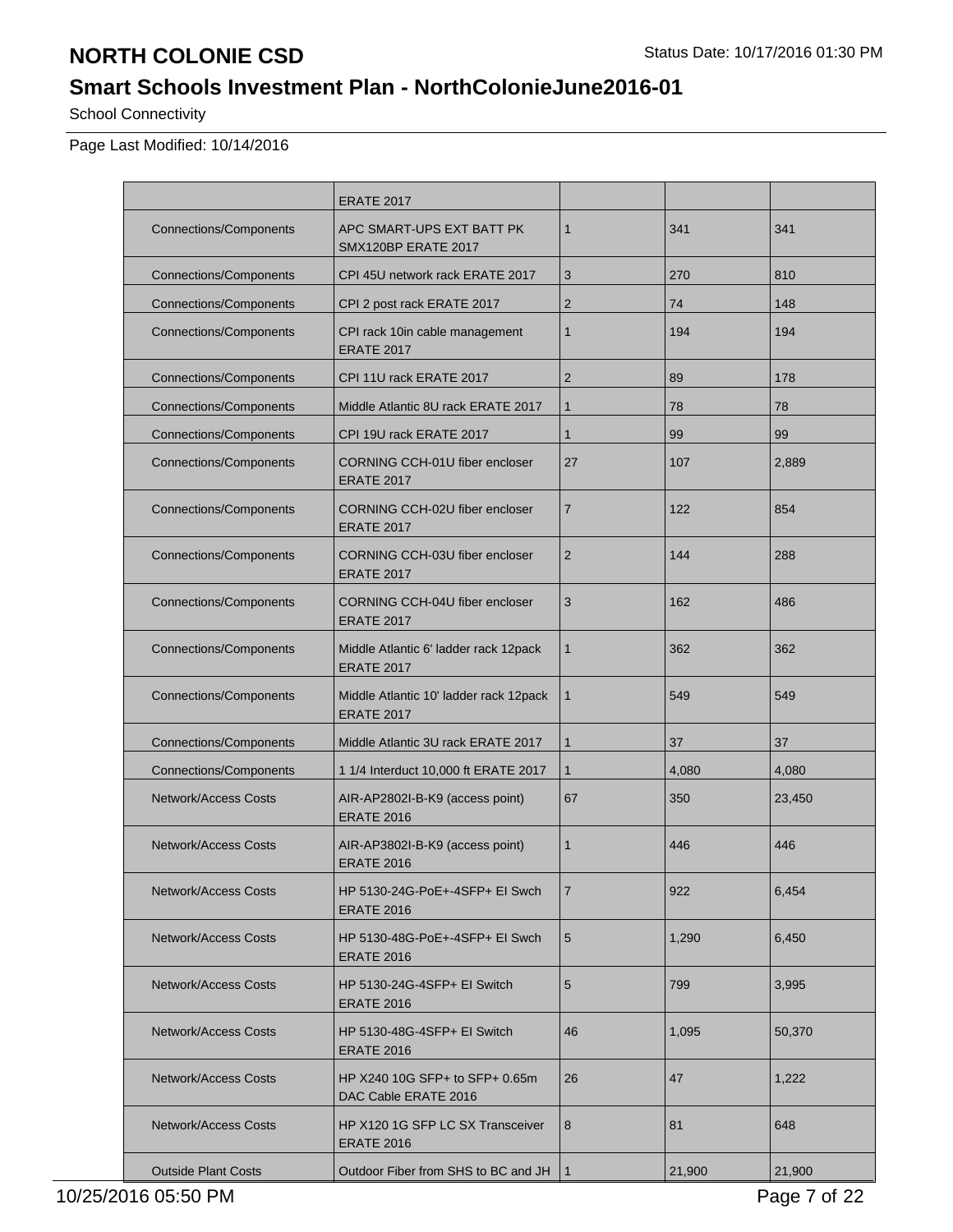# **Smart Schools Investment Plan - NorthColonieJune2016-01**

School Connectivity

|                               | <b>ERATE 2017</b>                                                                 |                |        |        |
|-------------------------------|-----------------------------------------------------------------------------------|----------------|--------|--------|
| <b>Connections/Components</b> | Indoor Fiber Replacement ERATE<br>2017                                            | 1              | 47,997 | 47,997 |
| <b>Outside Plant Costs</b>    | Outdoor Fiber from JH to Stadium<br><b>ERATE 2017</b>                             |                | 30,000 | 30,000 |
| <b>Connections/Components</b> | Dell Poweredge R620 Server (for VM)                                               | 3              | 7,713  | 23,139 |
| <b>Connections/Components</b> | 48 Port 10GB switch for VM<br>Environment                                         | $\overline{2}$ | 7,445  | 14,890 |
| <b>Connections/Components</b> | Dell Poweredge R430 Server                                                        | 2              | 4,566  | 9,132  |
| <b>Connections/Components</b> | Dell 18.5in KMM                                                                   | 2              | 877    | 1,754  |
| Network/Access Costs          | 1 AIR-OEAP1810-B-K9 802.11ac<br>Wave 2 Office Extend AP, B Reg<br>Domain (for US) | 1              | 413    | 413    |
| Network/Access Costs          | AIR-AP3802E-B-K9 (access point)<br>non-ERATE                                      | 15             | 1,183  | 17,745 |
| Network/Access Costs          | AIR-AP3802E-B-K9 (access point)<br>non-ERATE                                      | 20             | 1,115  | 22,300 |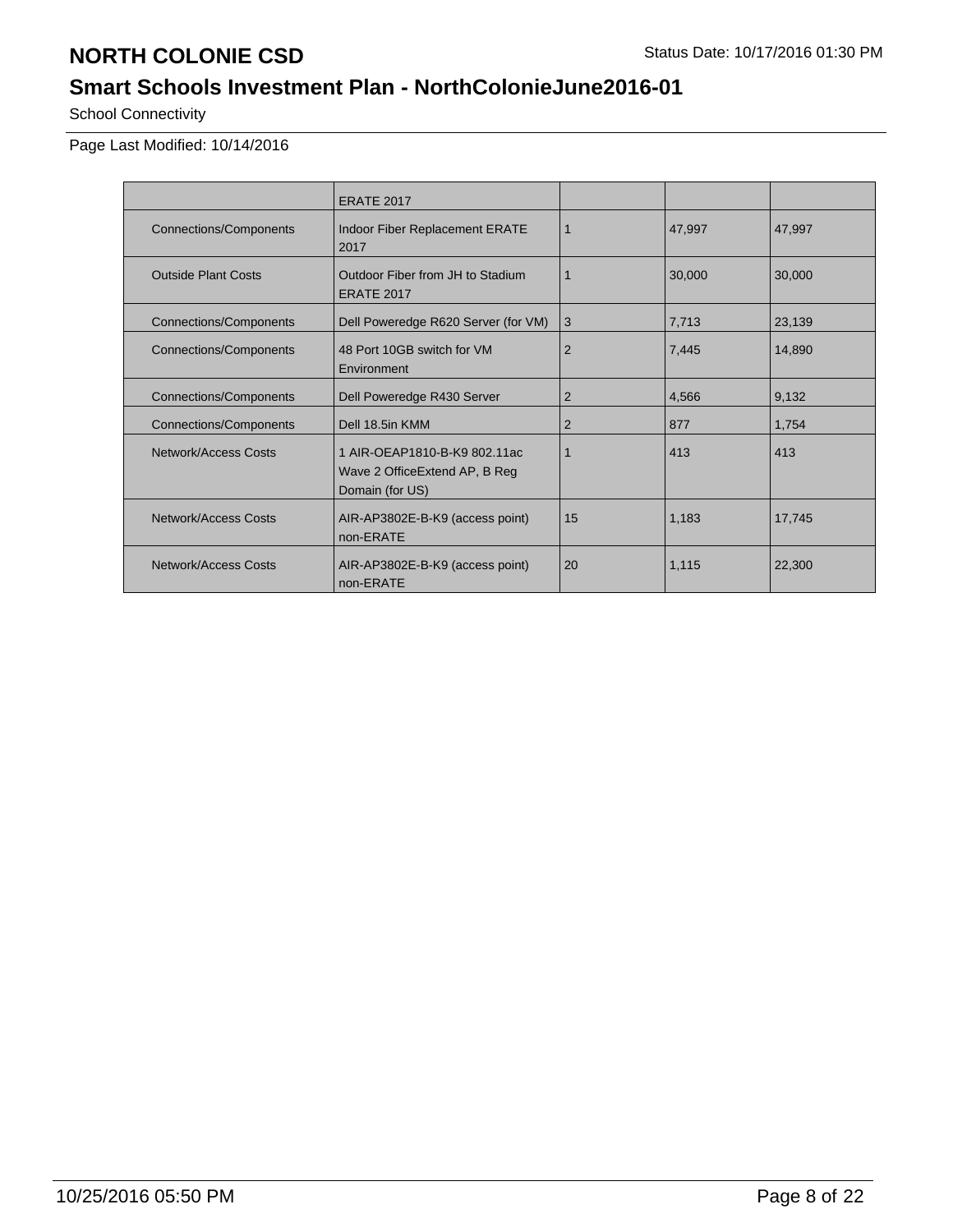## **Smart Schools Investment Plan - NorthColonieJune2016-01**

Community Connectivity (Broadband and Wireless)

**1. Describe how you intend to use Smart Schools Bond Act funds for high-speed broadband and/or wireless connectivity projects in the community.**

(No Response)

**2. Please describe how the proposed project(s) will promote student achievement and increase student and/or staff access to the Internet in a manner that enhances student learning and/or instruction outside of the school day and/or school building.**

(No Response)

**3. Community connectivity projects must comply with all the necessary local building codes and regulations (building and related permits are not required prior to plan submission).**

 $\Box$  I certify that we will comply with all the necessary local building codes and regulations.

**4. Please describe the physical location of the proposed investment.**

(No Response)

**5. Please provide the initial list of partners participating in the Community Connectivity Broadband Project, along with their Federal Tax Identification (Employer Identification) number.**

| <b>Project Partners</b> | Federal ID#   |
|-------------------------|---------------|
| (No Response)           | (No Response) |

**6. If you are submitting an allocation for Community Connectivity, complete this table.**

**Note that the calculated Total at the bottom of the table must equal the Total allocation for this category that you entered in the SSIP Overview overall budget.**

|                             | Sub-Allocation |
|-----------------------------|----------------|
| Network/Access Costs        | (No Response)  |
| Outside Plant Costs         | (No Response)  |
| <b>Tower Costs</b>          | (No Response)  |
| Customer Premises Equipment | (No Response)  |
| Professional Services       | (No Response)  |
| Testing                     | (No Response)  |
| <b>Other Upfront Costs</b>  | (No Response)  |
| Other Costs                 | (No Response)  |
| Totals:                     | 0              |

**7. Please detail the type, quantity, per unit cost and total cost of the eligible items under each sub-category. This is especially important for any expenditures listed under the "Other" category. All expenditures must be capital-bond eligible to be reimbursed through the SSBA. If you have any questions, please contact us directly through smartschools@nysed.gov.**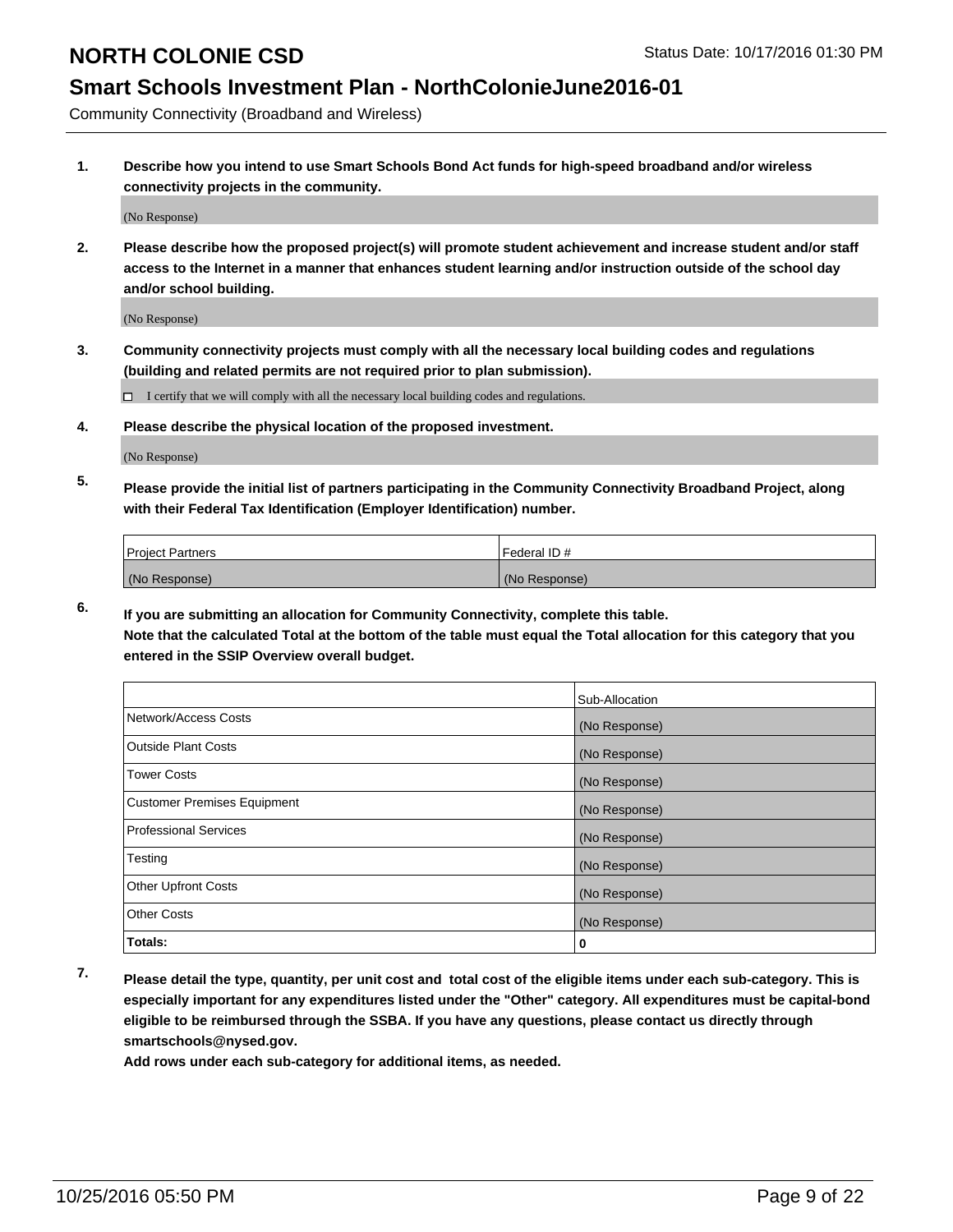## **Smart Schools Investment Plan - NorthColonieJune2016-01**

Community Connectivity (Broadband and Wireless)

| Select the allowable expenditure | Item to be purchased | Quantity      | Cost per Item | <b>Total Cost</b> |
|----------------------------------|----------------------|---------------|---------------|-------------------|
| ∣type.                           |                      |               |               |                   |
| Repeat to add another item under |                      |               |               |                   |
| each type.                       |                      |               |               |                   |
| (No Response)                    | (No Response)        | (No Response) | (No Response) | (No Response)     |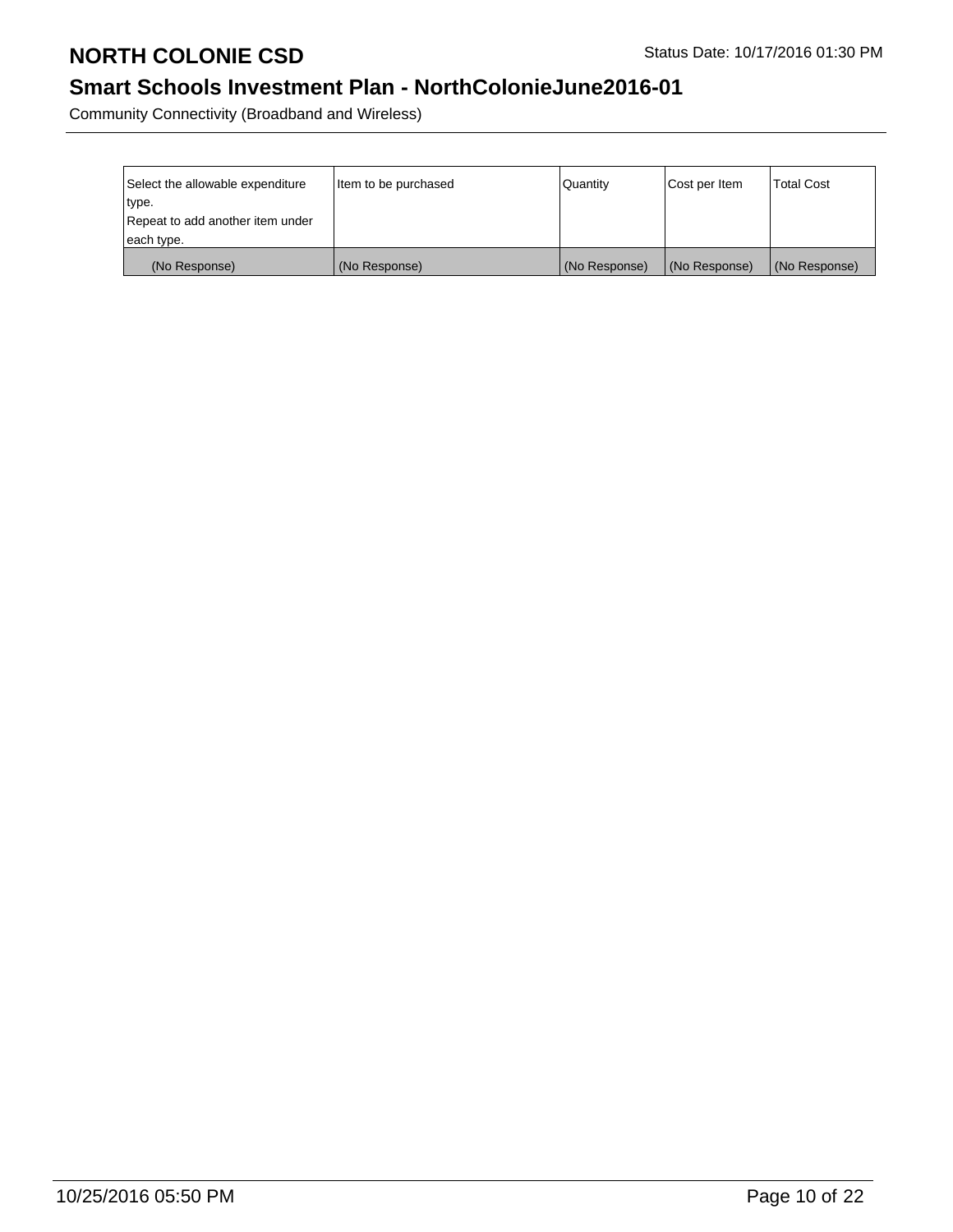### **Smart Schools Investment Plan - NorthColonieJune2016-01**

Classroom Learning Technology

Page Last Modified: 10/14/2016

**1. In order for students and faculty to receive the maximum benefit from the technology made available under the Smart Schools Bond Act, their school buildings must possess sufficient connectivity infrastructure to ensure that devices can be used during the school day. Smart Schools Investment Plans must demonstrate that sufficient infrastructure that meets the Federal Communications Commission's 100 Mbps per 1,000 students standard currently exists in the buildings where new devices will be deployed, or is a planned use of a portion of Smart Schools Bond Act funds, or is under development through another funding source.**

**Smart Schools Bond Act funds used for technology infrastructure or classroom technology investments must increase the number of school buildings that meet or exceed the minimum speed standard of 100 Mbps per 1,000 students and staff within 12 months. This standard may be met on either a contracted 24/7 firm service or a "burstable" capability. If the standard is met under the burstable criteria, it must be:**

**1. Specifically codified in a service contract with a provider, and**

**2. Guaranteed to be available to all students and devices as needed, particularly during periods of high demand, such as computer-based testing (CBT) periods.**

**Please describe how your district already meets or is planning to meet this standard within 12 months of plan submission.**

The district already meets the requirement for 100 Mbps per 1000 students. We currently have a 1000Mbps connection to the internet for 5500 students with options to increase it to 2,5,or 10Gbps in the future. The bandwidth between our buildings and network closets is currently at 1 to 10 Gbps (depending on location). All off-campus locations have recently been upgraded to 10Gbps. The planned SSBA connectivity upgrades will increase the speed between our on campus buildings and all network closets to 10Gbps. We currently have WiFi coverage in all of our buildings, but we would like to increase the capacity/density of the coverage. We plan to provide an access point in every classroom with this upgrade.

- **1a. If a district believes that it will be impossible to meet this standard within 12 months, it may apply for a waiver of this requirement, as described on the Smart Schools website. The waiver must be filed and approved by SED prior to submitting this survey.**
	- $\Box$  By checking this box, you are certifying that the school district has an approved waiver of this requirement on file with the New York State Education Department.

### **2. Connectivity Speed Calculator (Required)**

|                  | l Number of<br>Students | Multiply by<br>100 Kbps | Divide by 1000 Current Speed<br>to Convert to<br>Required<br>Speed in Mb | lin Mb | <b>Expected</b><br>Speed to be<br>Attained Within Required<br>12 Months | Expected Date<br>When<br>Speed Will be<br><b>Met</b> |
|------------------|-------------------------|-------------------------|--------------------------------------------------------------------------|--------|-------------------------------------------------------------------------|------------------------------------------------------|
| Calculated Speed | 5,500                   | 550,000                 | 550                                                                      | 1000   | 1000                                                                    | <b>Already Met</b>                                   |

### **3. If the district wishes to have students and staff access the Internet from wireless devices within the school building, or in close proximity to it, it must first ensure that it has a robust Wi-Fi network in place that has sufficient bandwidth to meet user demand.**

**Please describe how you have quantified this demand and how you plan to meet this demand.**

The district already has WiFi coverage in all of its buildings, but additional capacity is needed in places where full carts of Chromebooks and Laptops will be used. We currently have 297 access points (Cisco 2600 & 2700) that are controlled by two redundant Cisco 5800 wireless controllers. The WiFi system is managed by Cisco Prime. The district has planned to add an additional 210 access points to our existing system to handle the additional capacity needed in the future. The additional access points will allow us to put at least one in every classroom. Larger areas like libraries and auditoriums, will have multiple access points. We are also increasing the bandwidth of the backbone of the network to 10Gbps and the internet connection to 1Gbps in order to handle the increased WiFi traffic. We also are upgrading our firewall/web filter to handle the increased traffic levels.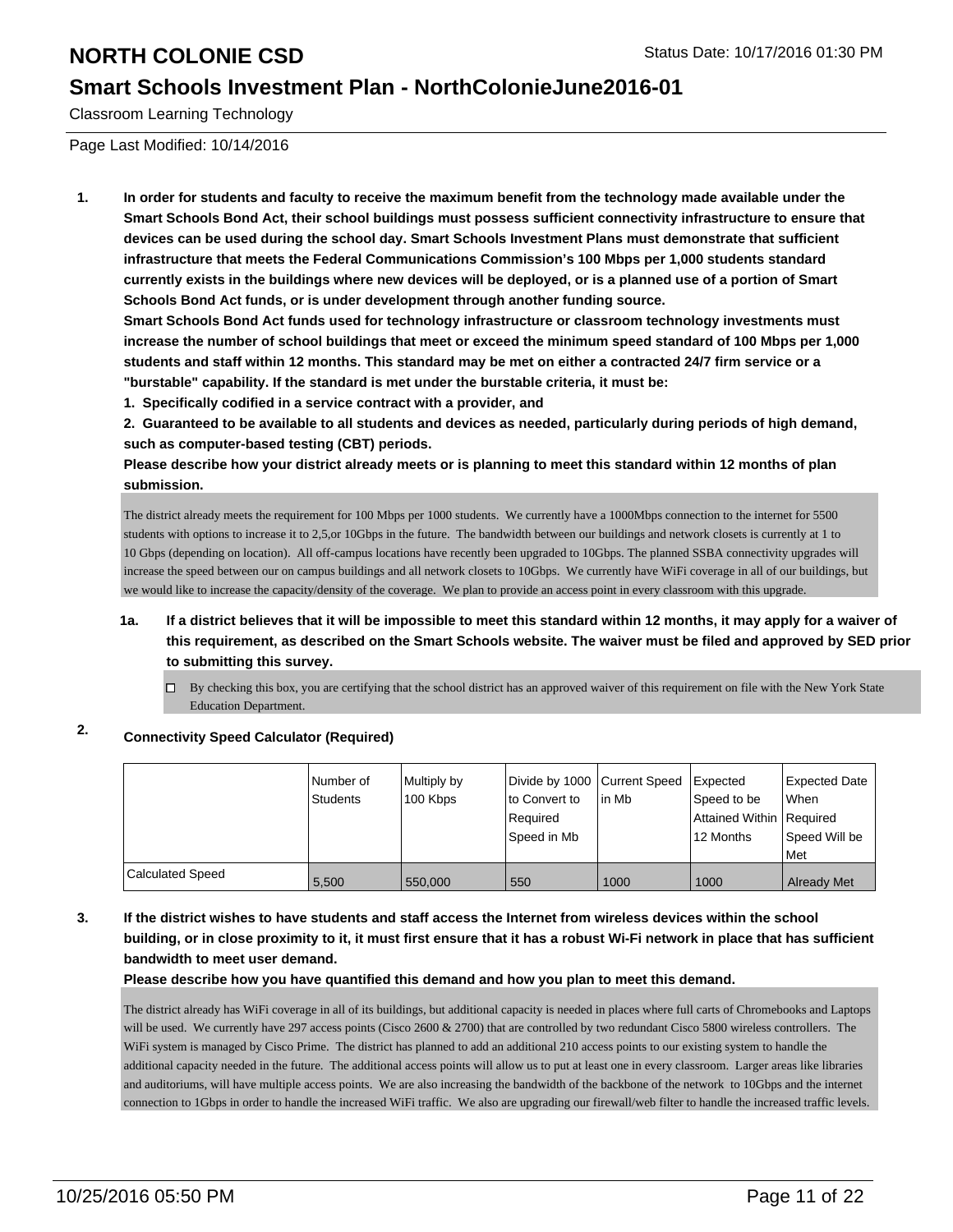### **Smart Schools Investment Plan - NorthColonieJune2016-01**

Classroom Learning Technology

Page Last Modified: 10/14/2016

**4. All New York State public school districts are required to complete and submit an Instructional Technology Plan survey to the New York State Education Department in compliance with Section 753 of the Education Law and per Part 100.12 of the Commissioner's Regulations.**

**Districts that include educational technology purchases as part of their Smart Schools Investment Plan must have a submitted and approved Instructional Technology Plan survey on file with the New York State Education Department.**

- By checking this box, you are certifying that the school district has an approved Instructional Technology Plan survey on file with the New York State Education Department.
- **5. Describe the devices you intend to purchase and their compatibility with existing or planned platforms or systems. Specifically address the adequacy of each facility's electrical, HVAC and other infrastructure necessary to install and support the operation of the planned technology.**

The district plans to replace outdated computer equipment(desktops, laptops, and projectors) in existing locations. No new electrical or HVAC infrastructure will be required to support the purchases. The devices that we plan to purchase will be compatible with our current platforms/systems. We currently have Chromebooks managed by Google Apps for Education. Our proposed Chromebooks will be managed by the same system. We currently manage our PCs with Microsoft SCCM. Our proposed PCs will use the same management software and will be covered by our existing software site licenses for application software. Our current Macs are managed by JAMF. The proposed Macbooks and iMacs will also be managed by JAMF and applications will be covered by our existing site licenses.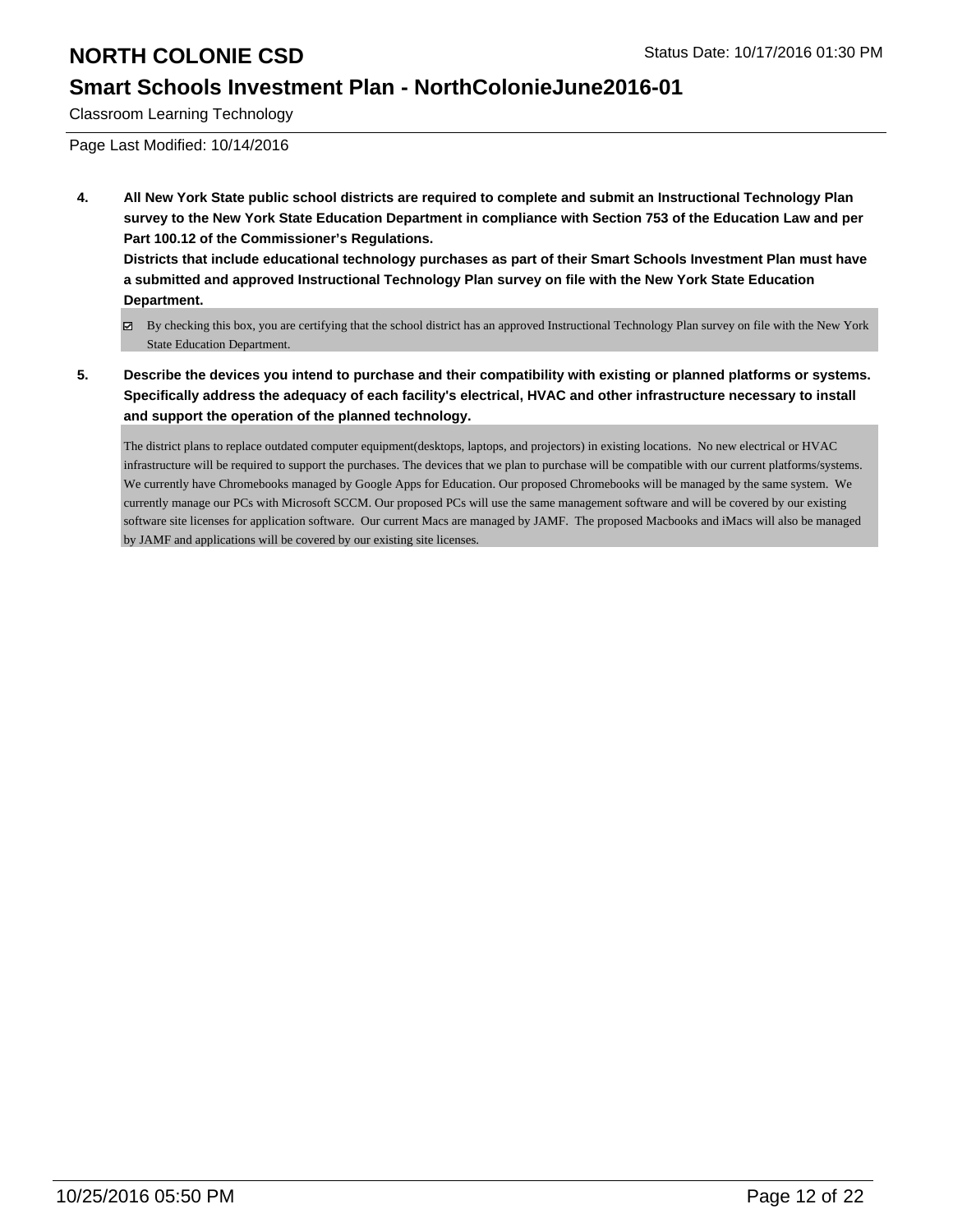### **Smart Schools Investment Plan - NorthColonieJune2016-01**

Classroom Learning Technology

Page Last Modified: 10/14/2016

- **6. Describe how the proposed technology purchases will:**
	- **> enhance differentiated instruction;**
	- **> expand student learning inside and outside the classroom;**
	- **> benefit students with disabilities and English language learners; and**
	- **> contribute to the reduction of other learning gaps that have been identified within the district.**

**The expectation is that districts will place a priority on addressing the needs of students who struggle to succeed in a rigorous curriculum. Responses in this section should specifically address this concern and align with the district's Instructional Technology Plan (in particular Question 2 of E. Curriculum and Instruction: "Does the district's instructional technology plan address the needs of students with disabilities to ensure equitable access to instruction, materials and assessments?" and Question 3 of the same section: "Does the district's instructional technology plan address the provision of assistive technology specifically for students with disabilities to ensure access to and participation in the general curriculum?"**

Our Smart School Bond Act classroom device purchases will greatly benefit our ELL Learners, students with disabilities, and students who struggle to succeed in a rigorous curriculum. The use of SSBA funds to purchase laptops, desktops, and Chromebooks will help continue the expansion of our Google Apps for Education(GAFE) platform by putting more devices in the hands of students and their teachers. The GAFE platform (Google Docs, Google Drive, Google Classroom, and Google sites) enables an incredible level of collaboration between students and teachers including (student-tostudent, student-to teacher, and teacher-to teacher). GAFE allows students to not only work at their own pace, but it also allows students to communicate one on one with their teacher through email and comments.

GAFE is also being used as a means of sharing between general education teachers and special-education teachers. This collaborative tool has increased the ability for special education teachers to review classroom teachers' lesson plans, so that they can craft their plans for their individual students accordingly. Each of our special education classrooms will have laptops and Chromebooks that mirror the general education classrooms to ensure a seamless transition for students into the general education setting.

ELL students will specifically benefit from the purchase of more classroom devices. Google Read&Write, Speak-it, and other applications will be available on all of these devices giving ELL and other students reliable access to speech-to-text applications. Many of the ELL students do not have access to computers at home. So it is crucial that they have access at school. New purchases of laptops, desktops, and Chromebooks will allow these students to complete their work at school. Flipped learning practices also allow for the ELL student to go over a topic more than once and at their own pace. As we grow our access to technology in the classroom, more assignments given to students will be media based projects. The text, visuals and media in these projects will reinforce the ENL students ability to learn the language, but also allow them to shine as "creators".

Lastly, there are various types of learners. Some are verbal, but many are visual and need to see images in large format. The projectors that we intend to purchase with SSBA funds will offer an opportunity for visual learners to participate in structured material. The higher resolution and brighter projectors will also allow visually impaired students to see the images more clearly.

### **7. Where appropriate, describe how the proposed technology purchases will enhance ongoing communication with parents and other stakeholders and help the district facilitate technology-based regional partnerships, including distance learning and other efforts.**

The district currently uses a Google Apps for Education platform for collaboration and communication between students and teachers. Because this is a cloud-based system, students and their parents have access to this system from any web-enabled device at home or school. The use of Google classroom for assignments continues to grow among our staff. As we replace more of their laptops with newer technology, more teachers will begin to use this valuable communication resource. We also have a web-based parent/student portal through Infinite Campus for communication of Grades and other information such as Bus Routes, Notices, etc. The district is also in the process of creating a Student Virtual Learning Academy with online classes offered to students accessible from home and school.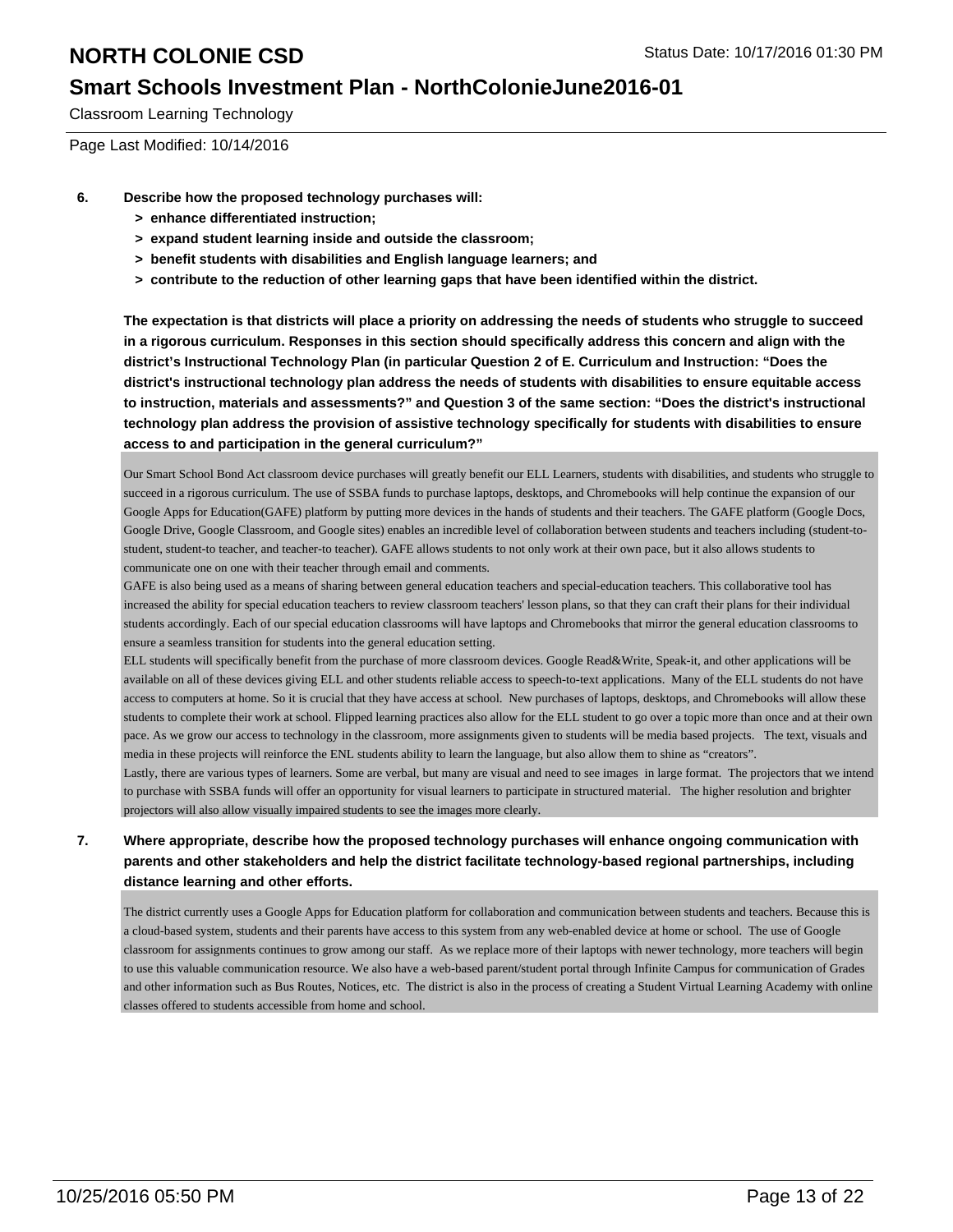### **Smart Schools Investment Plan - NorthColonieJune2016-01**

Classroom Learning Technology

Page Last Modified: 10/14/2016

**8. Describe the district's plan to provide professional development to ensure that administrators, teachers and staff can employ the technology purchased to enhance instruction successfully.**

**Note: This response should be aligned and expanded upon in accordance with your district's response to Question 1 of F. Professional Development of your Instructional Technology Plan: "Please provide a summary of professional development offered to teachers and staff, for the time period covered by this plan, to support technology to enhance teaching and learning. Please include topics, audience and method of delivery within your summary."**

As we have done in the past, North Colonie will continue to provide a professional development program open to all teachers and administrators throughout the district, regardless of their level of technological expertise. The instructional innovation team was launched at Shaker High School during the 2014- 2015 school year. This team, comprised of teachers from every discipline and a group of administrators, worked to survey each department to discover their needs in terms of technology resources. In addition to soliciting information regarding purchases, the team also sought to understand each discipline's specific needs regarding technology. The group worked throughout the school year to identify best practices for the use of technology to increase student engagement and higher-level thinking and then shared those practices and resources with all teachers in the building. During the summer of 2015, 17 Professional development Opportunities were offered to teachers. A similar set of courses/opportunities are being planned for this summer including courses on the use of Google Classroom, Google Sites,Tinkercad, and other technology tools. The District will also offer Tech Time Sessions where teachers will have an opportunity to come together and develop their own websites, interactive notebooks, Google classroom assignments, etc. Individuals and groups will focus on enhancing their teaching and student learning with technology. During the school year there is also a process for teachers and administrators to propose staff development opportunities that are conducted after school hours. These classes range from one hour of instruction to 15 hours.

The district has 17 classroom teachers that are also part of an Instructional Technology Resource Teacher program. Those teachers offer one on one help as well as staff development opportunities during and after the school day. Additionally, students are being trained as Tech Mentors to help both their peers and teachers with the successful use of technology to support teaching and learning.

Last year, each district administrator participated in a summer workshop focusing on digital innovation from which specific building based objectives were created in order to support the integration of technology in the teaching and learning process. Accordingly, the high school and junior high school conducted Professional Development Opportunities on integrating technology into curriculums the first two days of the 2015-16 school year. The elementary buildings conducted technology surveys to solicit information about the best ways to support staff in their efforts to integrate technology into the classroom.

- **9. Districts must contact the SUNY/CUNY teacher preparation program that supplies the largest number of the district's new teachers to request advice on innovative uses and best practices at the intersection of pedagogy and educational technology.**
	- $\boxtimes$  By checking this box, you certify that you have contacted the SUNY/CUNY teacher preparation program that supplies the largest number of your new teachers to request advice on these issues.

#### **9a. Please enter the name of the SUNY or CUNY Institution that you contacted.**

University at Albany, SUNY

**9b. Enter the primary Institution phone number.**

(518) 442-4988

**9c. Enter the name of the contact person with whom you consulted and/or will be collaborating with on innovative uses of technology and best practices.**

Jianwei Zhang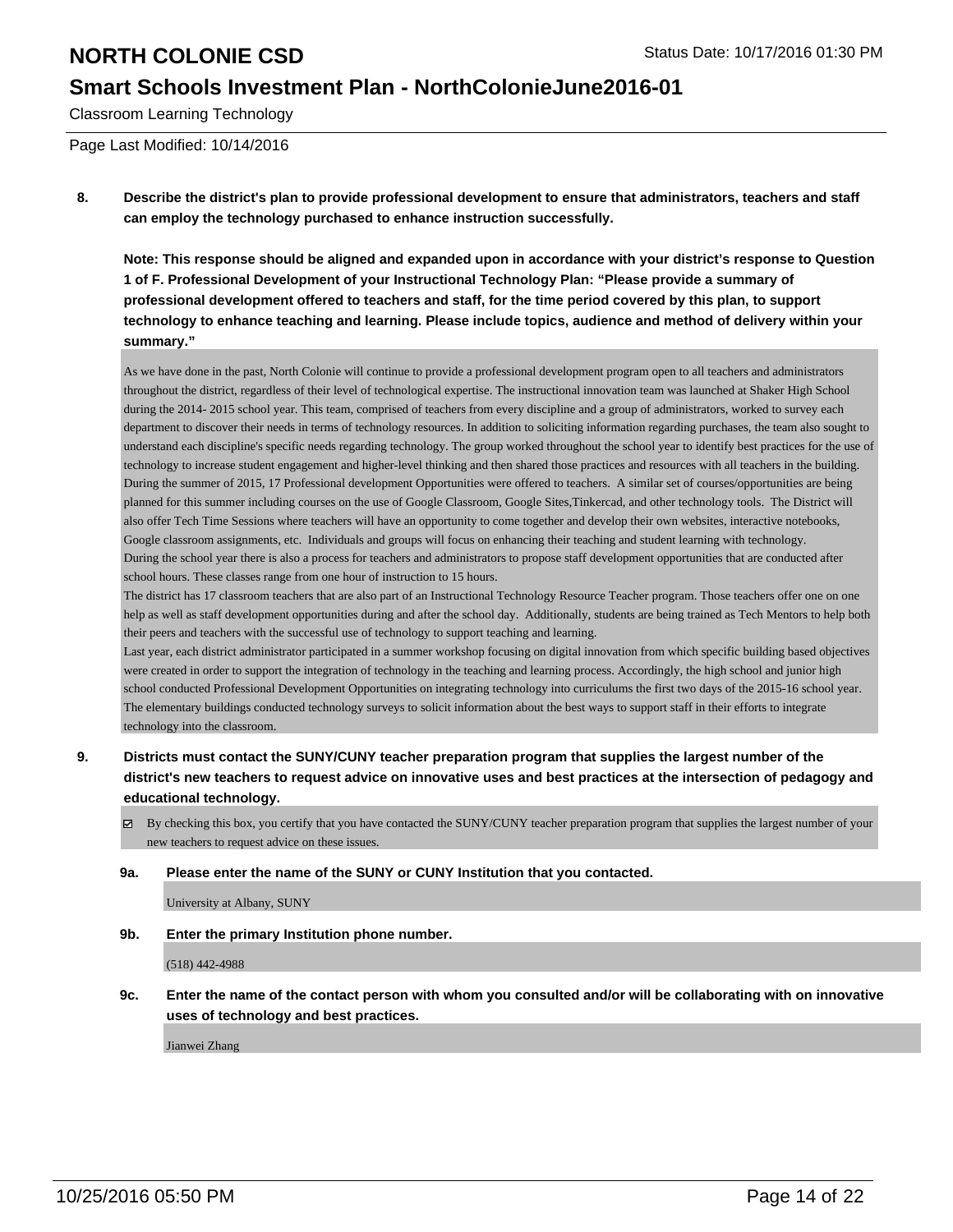### **Smart Schools Investment Plan - NorthColonieJune2016-01**

Classroom Learning Technology

Page Last Modified: 10/14/2016

**10. A district whose Smart Schools Investment Plan proposes the purchase of technology devices and other hardware must account for nonpublic schools in the district.**

**Are there nonpublic schools within your school district?**

Yes

 $\hfill \square$  No

**10a. Describe your plan to loan purchased hardware to nonpublic schools within your district. The plan should use your district's nonpublic per-student loan amount calculated below, within the framework of the guidance. Please enter the date by which nonpublic schools must request classroom technology items. Also, specify in your response the devices that the nonpublic schools have requested, as well as in the in the Budget and the Expenditure Table at the end of the page.**

The district has multiple non-public schools within its boundaries, and each school has different technology needs. Because it would be difficult to share some of the items that we plan to purchase (ex. mounted projectors), the district plans to purchase, inventory, and loan equipment specifically requested by each non-public school. Requests for the equipment must be received annually by June 15th. Most requests have been received already. Requests for non-public schools list the specific school in the line item detail. The remaining amount reserved for the non-public schools is listed under the "Other" Category.

**10b. A final Smart Schools Investment Plan cannot be approved until school authorities have adopted regulations specifying the date by which requests from nonpublic schools for the purchase and loan of Smart Schools Bond Act classroom technology must be received by the district.**

 $\boxtimes$  By checking this box, you certify that you have such a plan and associated regulations in place that have been made public.

### **11. Nonpublic Classroom Technology Loan Calculator**

**The Smart Schools Bond Act provides that any Classroom Learning Technology purchases made using Smart Schools funds shall be lent, upon request, to nonpublic schools in the district. However, no school district shall be required to loan technology in amounts greater than the total obtained and spent on technology pursuant to the Smart Schools Bond Act and the value of such loan may not exceed the total of \$250 multiplied by the nonpublic school enrollment in the base year at the time of enactment. See:**

**http://www.p12.nysed.gov/mgtserv/smart\_schools/docs/Smart\_Schools\_Bond\_Act\_Guidance\_04.27.15\_Final.pdf.**

|                                       | 1. Classroom<br>Technology<br>Sub-allocation | l 2. Public<br>l Enrollment<br>$(2014 - 15)$ | 3. Nonpublic<br>Enrollment<br>$(2014 - 15)$ | 4. Sum of<br>Public and<br>Nonpublic<br><b>Enrollment</b> | 15. Total Per<br>Pupil Sub-<br>lallocation | 6. Total<br>Nonpublic Loan<br>Amount |
|---------------------------------------|----------------------------------------------|----------------------------------------------|---------------------------------------------|-----------------------------------------------------------|--------------------------------------------|--------------------------------------|
| Calculated Nonpublic Loan<br>  Amount | 358.211                                      | 5.371                                        | 1.041                                       | 6.412                                                     | 56                                         | 58.296                               |

**12. To ensure the sustainability of technology purchases made with Smart Schools funds, districts must demonstrate a long-term plan to maintain and replace technology purchases supported by Smart Schools Bond Act funds. This sustainability plan shall demonstrate a district's capacity to support recurring costs of use that are ineligible for Smart Schools Bond Act funding such as device maintenance, technical support, Internet and wireless fees, maintenance of hotspots, staff professional development, building maintenance and the replacement of incidental items. Further, such a sustainability plan shall include a long-term plan for the replacement of purchased devices and equipment at the end of their useful life with other funding sources.**

 $\boxtimes$  By checking this box, you certify that the district has a sustainability plan as described above.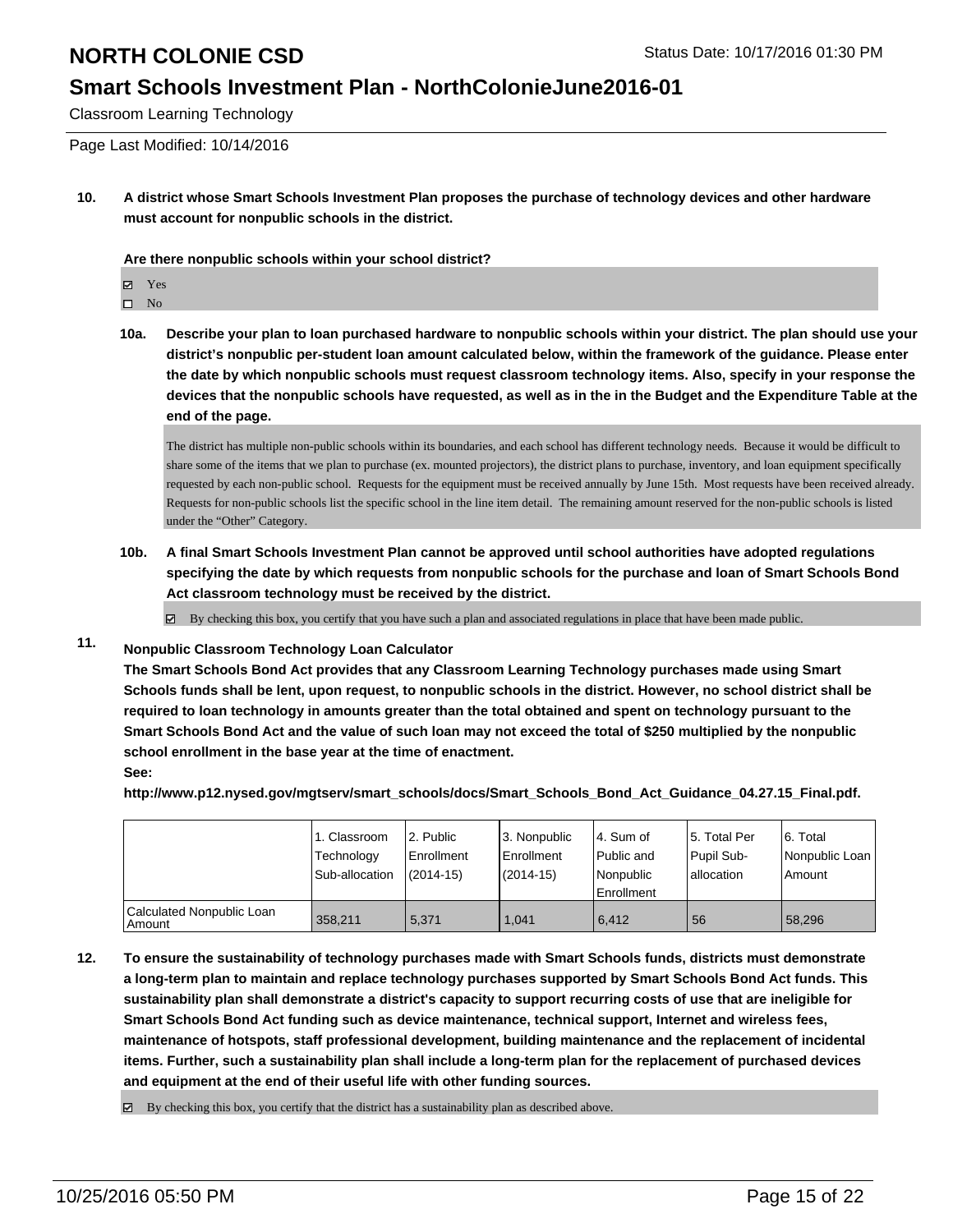### **Smart Schools Investment Plan - NorthColonieJune2016-01**

Classroom Learning Technology

Page Last Modified: 10/14/2016

**13. Districts must ensure that devices purchased with Smart Schools Bond funds will be distributed, prepared for use, maintained and supported appropriately. Districts must maintain detailed device inventories in accordance with generally accepted accounting principles.**

By checking this box, you certify that the district has a distribution and inventory management plan and system in place.

**14. If you are submitting an allocation for Classroom Learning Technology complete this table. Note that the calculated Total at the bottom of the table must equal the Total allocation for this category that you entered in the SSIP Overview overall budget.**

|                          | Sub-Allocation |
|--------------------------|----------------|
| Interactive Whiteboards  | 13,425         |
| Computer Servers         | (No Response)  |
| <b>Desktop Computers</b> | 102,901        |
| Laptop Computers         | 194,816        |
| Tablet Computers         | 27,317         |
| Other Costs              | 19,752         |
| Totals:                  | 358,211        |

**15. Please detail the type, quantity, per unit cost and total cost of the eligible items under each sub-category. This is especially important for any expenditures listed under the "Other" category. All expenditures must be capital-bond eligible to be reimbursed through the SSBA. If you have any questions, please contact us directly through smartschools@nysed.gov.**

**Please specify in the "Item to be Purchased" field which specific expenditures and items are planned to meet the district's nonpublic loan requirement, if applicable.**

**NOTE: Wireless Access Points that will be loaned/purchased for nonpublic schools should ONLY be included in this category, not under School Connectivity, where public school districts would list them.**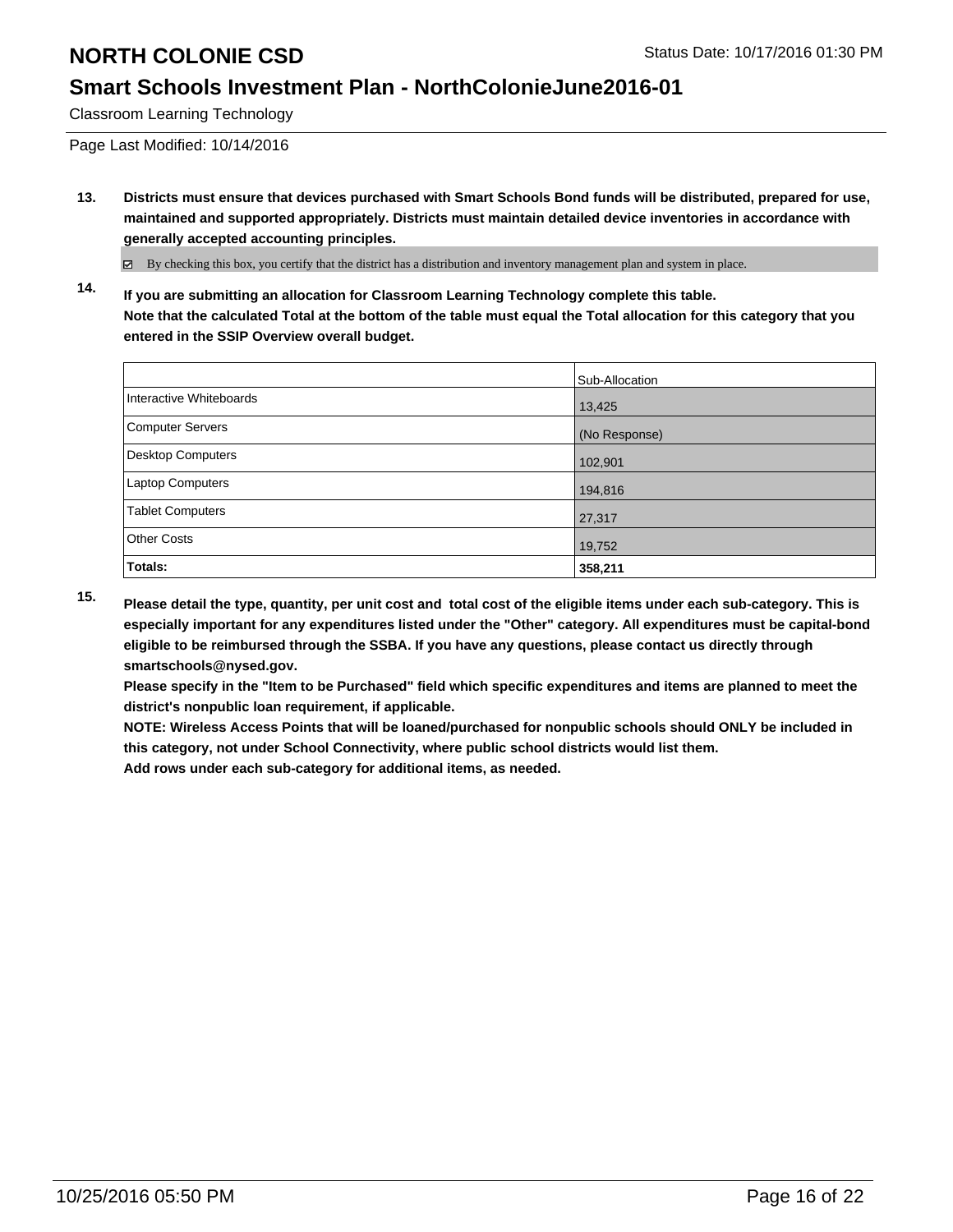## **Smart Schools Investment Plan - NorthColonieJune2016-01**

Classroom Learning Technology

| Select the allowable expenditure<br>type.<br>Repeat to add another item under<br>each type. | Item to be Purchased                           | Quantity       | Cost per Item | <b>Total Cost</b> |
|---------------------------------------------------------------------------------------------|------------------------------------------------|----------------|---------------|-------------------|
| <b>Desktop Computers</b>                                                                    | Precision Workstation T3420 SFF                | 44             | 825           | 36,300            |
| <b>Desktop Computers</b>                                                                    | iMac                                           | 46             | 1,339         | 61,594            |
| <b>Laptop Computers</b>                                                                     | Dell Latitude e5470                            | 127            | 719           | 91,313            |
| <b>Laptop Computers</b>                                                                     | 13in Macobook Pro - Part Number<br>MF839LL/A   | 64             | 1,200         | 76,800            |
| <b>Laptop Computers</b>                                                                     | Chromebooks                                    | 90             | 224           | 20,160            |
| <b>Other Costs</b>                                                                          | <b>Short Throw Projectors</b>                  | $\overline{7}$ | 989           | 6,923             |
| <b>Other Costs</b>                                                                          | <b>Bulbless Projectors</b>                     | $\overline{7}$ | 975           | 6,825             |
| <b>Other Costs</b>                                                                          | Non-public Equipment - remaining<br>reserved   | 1              | 1,849         | 1,849             |
| <b>Laptop Computers</b>                                                                     | Dell Latitude e5470 - Loudonville<br>Christian | 1              | 719           | 719               |
| <b>Laptop Computers</b>                                                                     | Chromebooks - St. Ambrose                      | 26             | 224           | 5,824             |
| <b>Desktop Computers</b>                                                                    | 21.5 in iMac - St. Gregory's                   | 3              | 1,669         | 5,007             |
| Interactive Whiteboards                                                                     | 15 Mimio IWB - Loudonville Christian           | 15             | 895           | 13,425            |
| <b>Other Costs</b>                                                                          | Chromebook Charging Cart - St.<br>Ambrose      | $\mathbf{1}$   | 1,600         | 1,600             |
| <b>Tablet Computers</b>                                                                     | 10 Pack 16GB iPads - St. Pius                  | 7              | 3,740         | 26,180            |
| <b>Tablet Computers</b>                                                                     | 16 GB iPad - St. Pius                          | 3              | 379           | 1,137             |
| <b>Other Costs</b>                                                                          | Survivor Case iPad - St. Pius                  | 73             | 35            | 2,555             |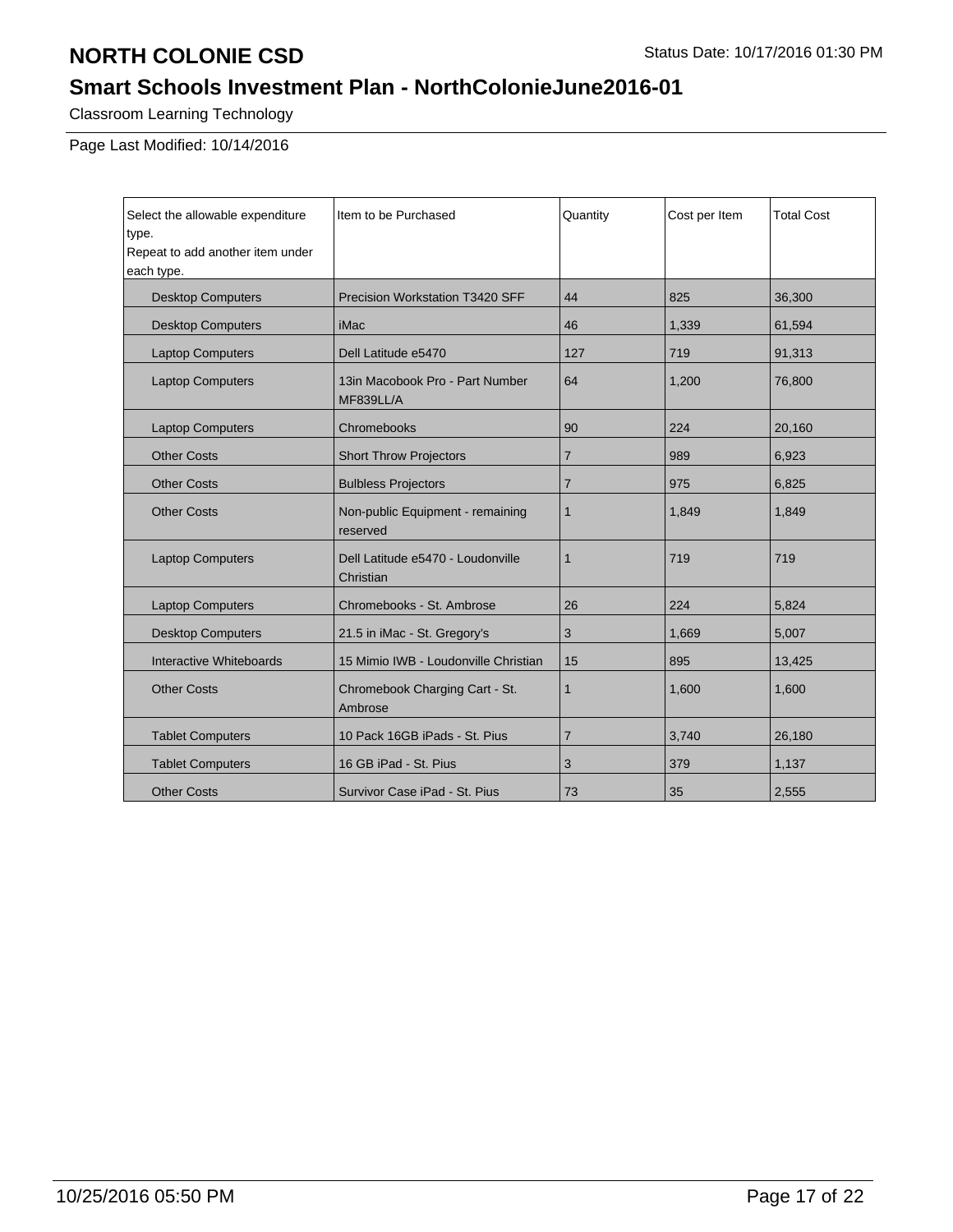### **Smart Schools Investment Plan - NorthColonieJune2016-01**

Pre-Kindergarten Classrooms

Page Last Modified: 10/14/2016

**1. Provide information regarding how and where the district is currently serving pre-kindergarten students and justify the need for additional space with enrollment projections over 3 years.**

(No Response)

- **2. Describe the district's plan to construct, enhance or modernize education facilities to accommodate prekindergarten programs. Such plans must include:**
	- **Specific descriptions of what the district intends to do to each space;**
	- **An affirmation that pre-kindergarten classrooms will contain a minimum of 900 square feet per classroom;**
	- **The number of classrooms involved;**
	- **The approximate construction costs per classroom; and**
	- **Confirmation that the space is district-owned or has a long-term lease that exceeds the probable useful life of the improvements.**

(No Response)

**3. Smart Schools Bond Act funds may only be used for capital construction costs. Describe the type and amount of additional funds that will be required to support ineligible ongoing costs (e.g. instruction, supplies) associated with any additional pre-kindergarten classrooms that the district plans to add.**

(No Response)

**4. All plans and specifications for the erection, repair, enlargement or remodeling of school buildings in any public school district in the State must be reviewed and approved by the Commissioner. Districts that plan capital projects using their Smart Schools Bond Act funds will undergo a Preliminary Review Process by the Office of Facilities Planning.**

**Please indicate on a separate row each project number given to you by the Office of Facilities Planning.**

| Project Number |  |
|----------------|--|
| (No Response)  |  |

**5. If you have made an allocation for Pre-Kindergarten Classrooms, complete this table.**

**Note that the calculated Total at the bottom of the table must equal the Total allocation for this category that you entered in the SSIP Overview overall budget.**

|                                          | Sub-Allocation |
|------------------------------------------|----------------|
| Construct Pre-K Classrooms               | (No Response)  |
| Enhance/Modernize Educational Facilities | (No Response)  |
| Other Costs                              | (No Response)  |
| Totals:                                  |                |

**6. Please detail the type, quantity, per unit cost and total cost of the eligible items under each sub-category. This is especially important for any expenditures listed under the "Other" category. All expenditures must be capital-bond eligible to be reimbursed through the SSBA. If you have any questions, please contact us directly through smartschools@nysed.gov.**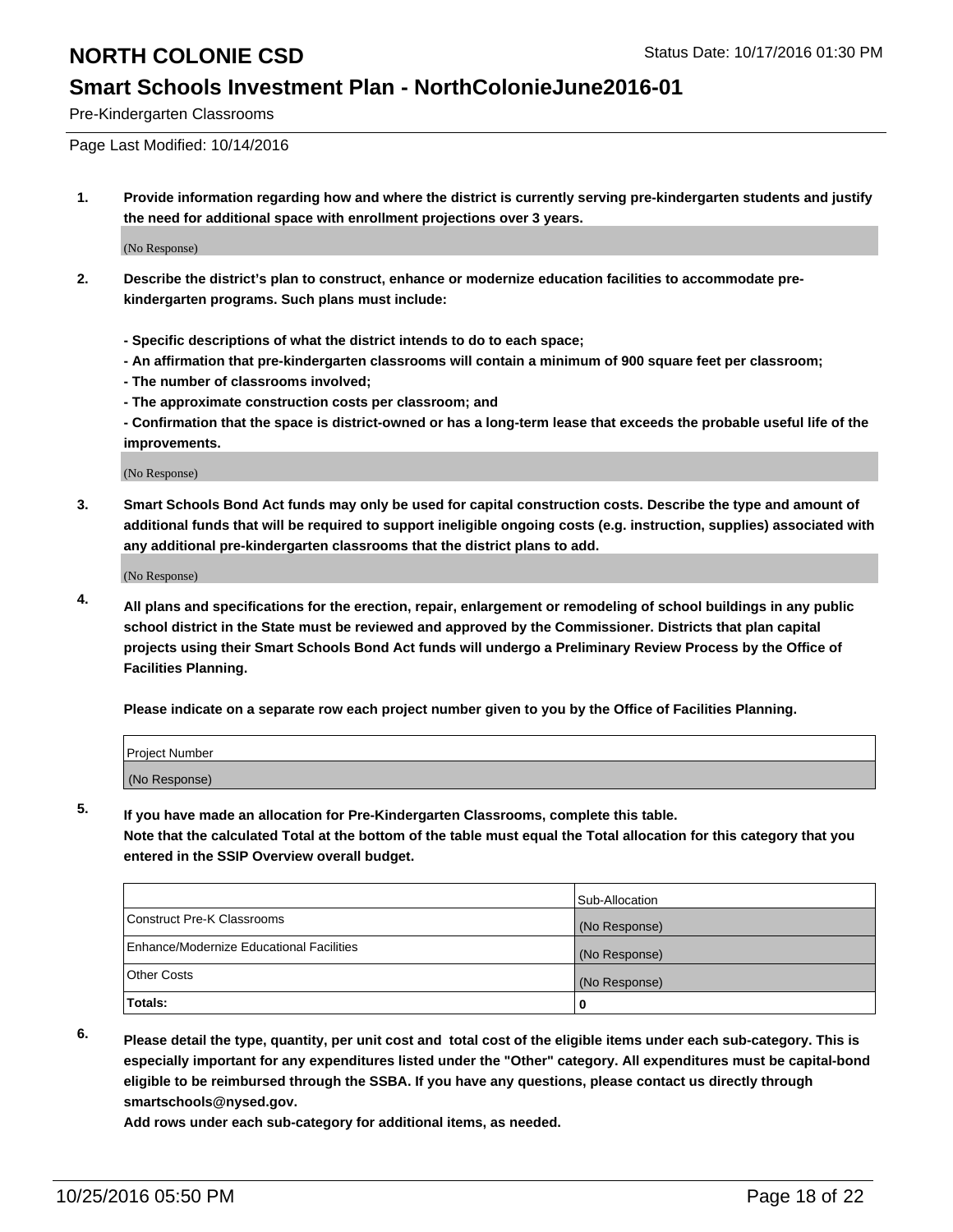# **Smart Schools Investment Plan - NorthColonieJune2016-01**

Pre-Kindergarten Classrooms

| Select the allowable expenditure | litem to be purchased | Quantity      | Cost per Item | <b>Total Cost</b> |
|----------------------------------|-----------------------|---------------|---------------|-------------------|
| type.                            |                       |               |               |                   |
| Repeat to add another item under |                       |               |               |                   |
| each type.                       |                       |               |               |                   |
| (No Response)                    | (No Response)         | (No Response) | (No Response) | (No Response)     |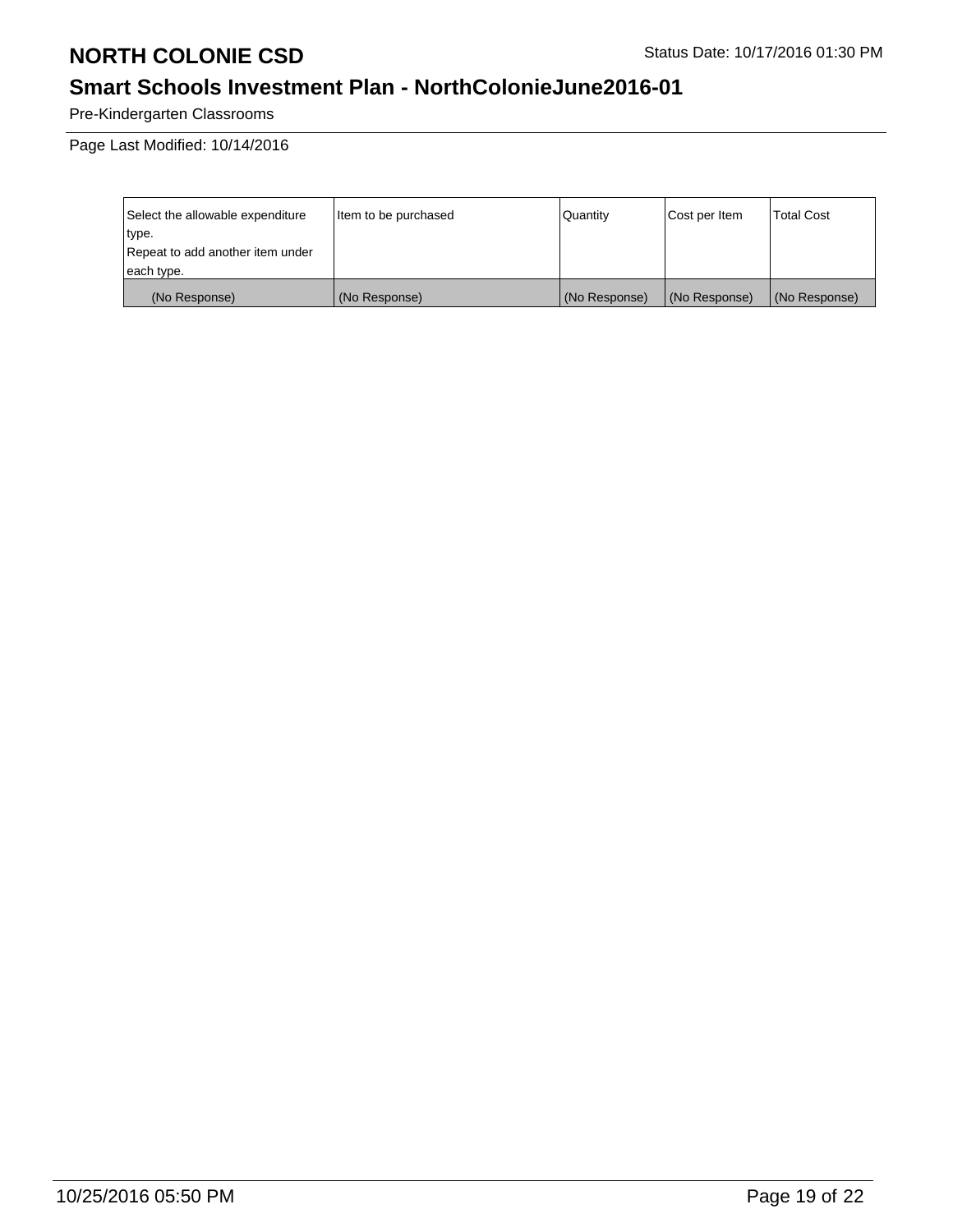### **Smart Schools Investment Plan - NorthColonieJune2016-01**

Replace Transportable Classrooms

**1. Describe the district's plan to construct, enhance or modernize education facilities to provide high-quality instructional space by replacing transportable classrooms.**

(No Response)

**2. All plans and specifications for the erection, repair, enlargement or remodeling of school buildings in any public school district in the State must be reviewed and approved by the Commissioner. Districts that plan capital projects using their Smart Schools Bond Act funds will undergo a Preliminary Review Process by the Office of Facilities Planning.**

**Please indicate on a separate row each project number given to you by the Office of Facilities Planning.**

| Project Number |  |
|----------------|--|
|                |  |
| (No Response)  |  |

**3. For large projects that seek to blend Smart Schools Bond Act dollars with other funds, please note that Smart Schools Bond Act funds can be allocated on a pro rata basis depending on the number of new classrooms built that directly replace transportable classroom units.**

**If a district seeks to blend Smart Schools Bond Act dollars with other funds describe below what other funds are being used and what portion of the money will be Smart Schools Bond Act funds.**

(No Response)

**4. If you have made an allocation for Replace Transportable Classrooms, complete this table. Note that the calculated Total at the bottom of the table must equal the Total allocation for this category that you entered in the SSIP Overview overall budget.**

|                                                | Sub-Allocation |
|------------------------------------------------|----------------|
| Construct New Instructional Space              | (No Response)  |
| Enhance/Modernize Existing Instructional Space | (No Response)  |
| Other Costs                                    | (No Response)  |
| Totals:                                        | 0              |

**5. Please detail the type, quantity, per unit cost and total cost of the eligible items under each sub-category. This is especially important for any expenditures listed under the "Other" category. All expenditures must be capital-bond eligible to be reimbursed through the SSBA. If you have any questions, please contact us directly through smartschools@nysed.gov.**

| Select the allowable expenditure | Item to be purchased | Quantity      | Cost per Item | <b>Total Cost</b> |
|----------------------------------|----------------------|---------------|---------------|-------------------|
| type.                            |                      |               |               |                   |
| Repeat to add another item under |                      |               |               |                   |
| each type.                       |                      |               |               |                   |
| (No Response)                    | (No Response)        | (No Response) | (No Response) | (No Response)     |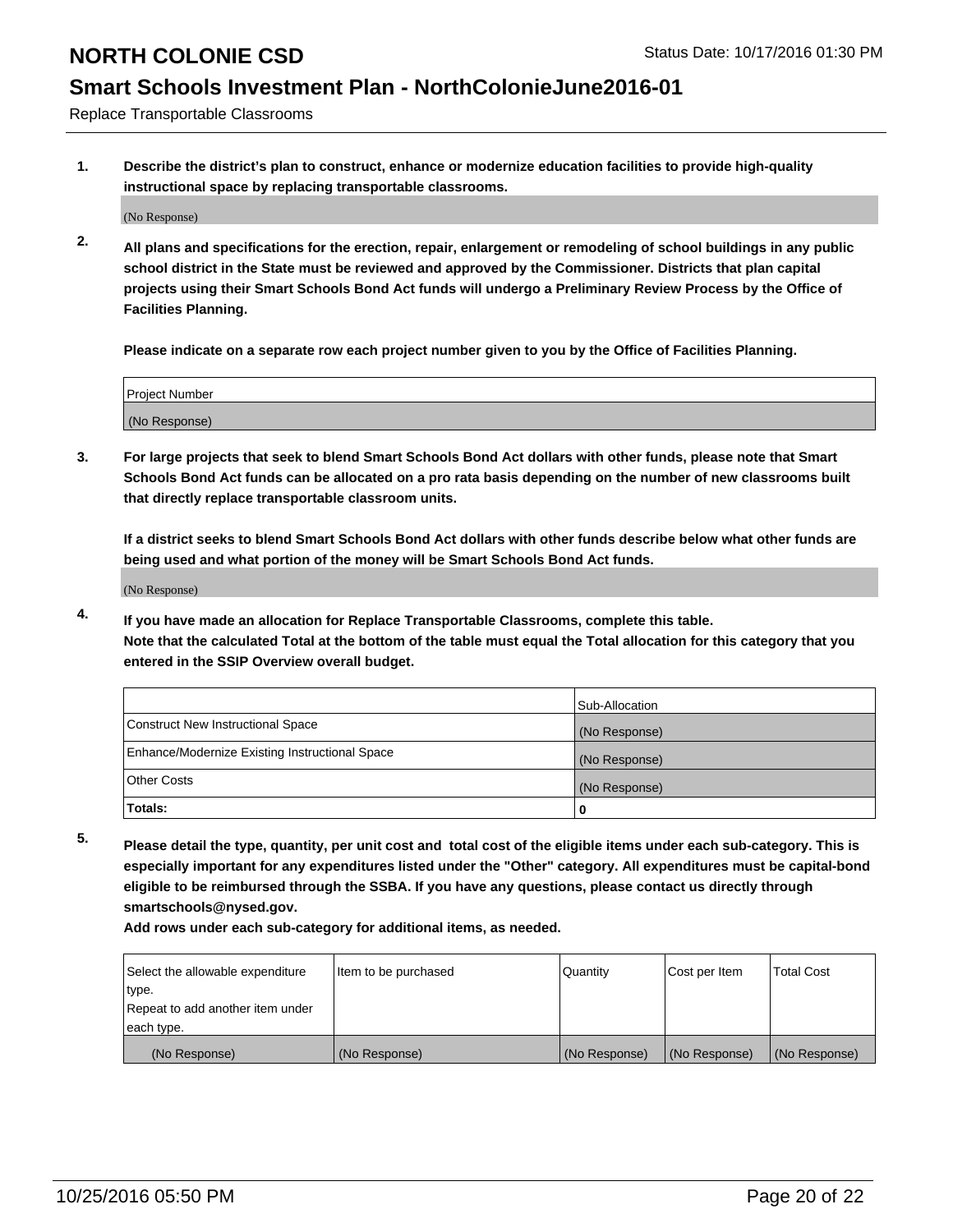### **Smart Schools Investment Plan - NorthColonieJune2016-01**

High-Tech Security Features

**1. Describe how you intend to use Smart Schools Bond Act funds to install high-tech security features in school buildings and on school campuses.**

(No Response)

**2. All plans and specifications for the erection, repair, enlargement or remodeling of school buildings in any public school district in the State must be reviewed and approved by the Commissioner. Districts that plan capital projects using their Smart Schools Bond Act funds will undergo a Preliminary Review Process by the Office of Facilities Planning.** 

**Please indicate on a separate row each project number given to you by the Office of Facilities Planning.**

| Project Number |  |
|----------------|--|
| (No Response)  |  |

### **3. Was your project deemed eligible for streamlined Review?**

- Yes
- $\square$  No

### **4. Include the name and license number of the architect or engineer of record.**

| <b>Name</b>   | License Number |
|---------------|----------------|
| (No Response) | (No Response)  |

**5. If you have made an allocation for High-Tech Security Features, complete this table.**

**Note that the calculated Total at the bottom of the table must equal the Total allocation for this category that you entered in the SSIP Overview overall budget.**

|                                                      | Sub-Allocation |
|------------------------------------------------------|----------------|
| Capital-Intensive Security Project (Standard Review) | (No Response)  |
| <b>Electronic Security System</b>                    | (No Response)  |
| <b>Entry Control System</b>                          | (No Response)  |
| Approved Door Hardening Project                      | (No Response)  |
| <b>Other Costs</b>                                   | (No Response)  |
| Totals:                                              | 0              |

**6. Please detail the type, quantity, per unit cost and total cost of the eligible items under each sub-category. This is especially important for any expenditures listed under the "Other" category. All expenditures must be capital-bond eligible to be reimbursed through the SSBA. If you have any questions, please contact us directly through smartschools@nysed.gov.**

| Select the allowable expenditure | litem to be purchased | Quantity      | Cost per Item | <b>Total Cost</b> |
|----------------------------------|-----------------------|---------------|---------------|-------------------|
| type.                            |                       |               |               |                   |
| Repeat to add another item under |                       |               |               |                   |
| each type.                       |                       |               |               |                   |
| (No Response)                    | (No Response)         | (No Response) | (No Response) | (No Response)     |